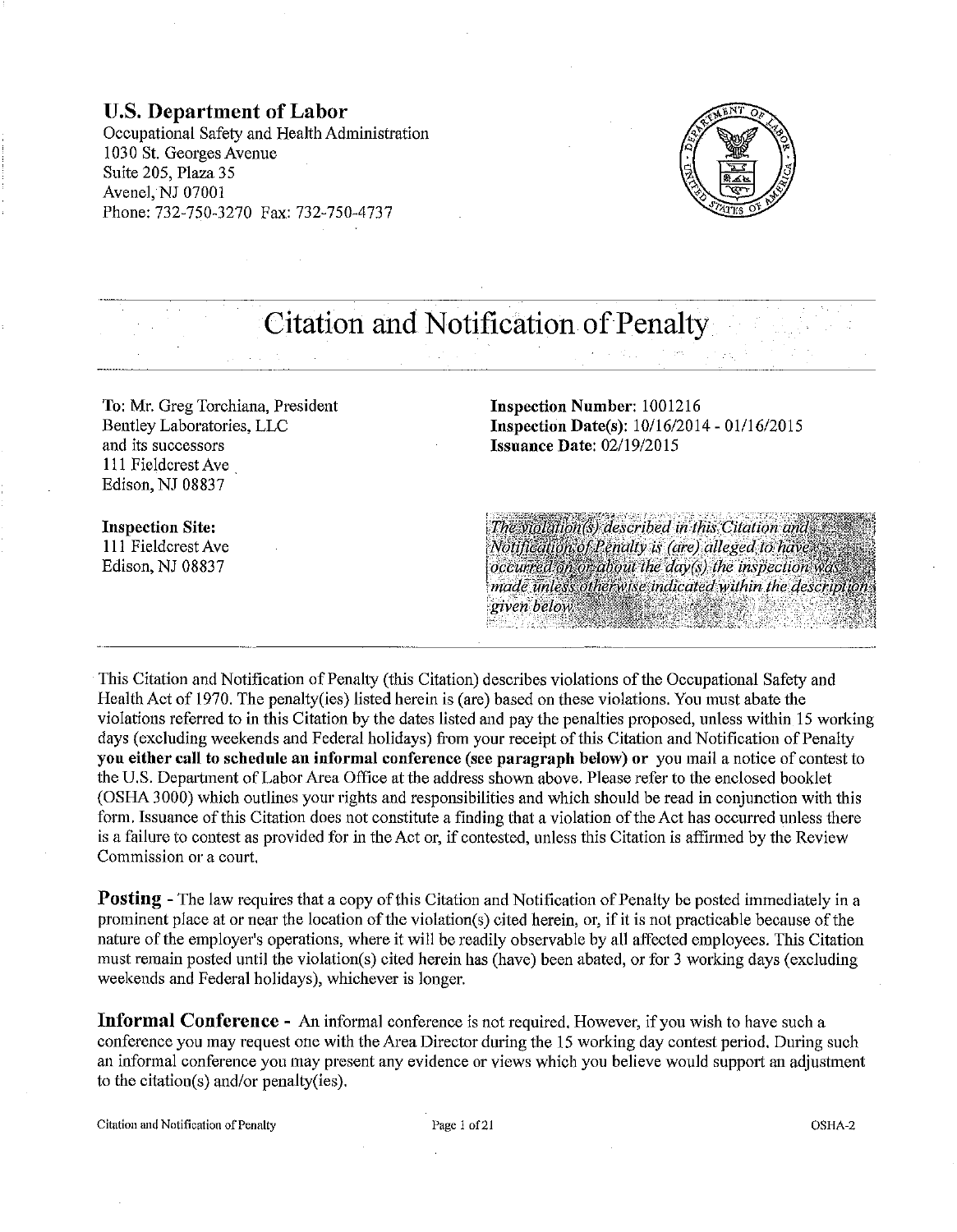If you are considering a request for an informal conference to discuss any issues related to this Citation and Notification of Penalty, you must take care to schedule it early enough to allow time to contest after the informal conference, should you decide to do so. Please keep in mind that a written letter of intent to contest must be submitted to the Area Director within 15 working days of your receipt of this Citation. The running of this contest period is not interrupted by an informal conference.

If you decide to request an informal conference, please complete, remove and post the Notice to Employees next to this Citation and Notification of Penalty as soon as the time, date, and place of the informal conference have been determined. Be sure to bring to the conference any and all supporting documentation of existing conditions as well as any abatement steps taken thus far. If conditions warrant, we can enter into an informal settlement agreement which amicably resolves this matter without litigation or contest.

Right to Contest- You have the right to contest this Citation and Notification of Penalty. You may contest all citation items or only individual items. You may also contest proposed penalties and/or abatement dates without contesting the underlying violations. Unless you inform the Area Director in writing that you intend to contest the citation(s) and/or proposed penalty(ies) within 15 worldng days after receipt, the citation(s) and the proposed penalty(ies) will become a final order of the Occupational Safety and Health Review Commission and may not be reviewed by any court or agency.

Penalty Payment - Penalties are due within 15 working days of receipt of this notification unless contested. (See the enclosed booklet and the additional information provided related to the Debt Collection Act of 1982.) Make your check or money order payable to "DOL-OSHA". Please indicate the Inspection Number on the remittance. You can also make your payment electronically on www.pay.gov. On the left side of the pay.gov homepage, you will see an option to Search Public Forms. Type "OSHA" and click Go. From the results, click on **OSHA Penalty Payment Form**. The direct link is:

# https://www.pay.gov/paygov/forms/formlnstance.html?agencyFormld=53090334.

You will be required to enter your inspection number when making the payment. Payments can be made by credit card or Automated Clearing House (ACH) using your banking information. Payments of \$50,000 or more require a Transaction ID, and also must be paid using ACH. If you require a Transaction ID, please contact the OSHA Debt Collection Team at (202) 693-2170.

OSHA does not agree to any restrictions or conditions or endorsements put on any check, money order, or electronic payment for less than the full amount due, and will process the payments as if these restrictions or conditions do not exist.

Notification of Corrective Action – For each violation which you do not contest, you must provide *abatement certification* to the Area Director of the OSHA office issuing the citation and identified above. This abatement certification is to be provided by letter within 10 calendar days after each abatement date. Abatement certification includes the date and method of abatement. If the citation indicates tbat the violation was corrected during the inspection, no abatement certification is required for that item. The abatement certification letter must be posted at the location where the violation appeared and the corrective action took place or employees must otherwise be effectively informed about abatement activities. A smnple abatement certification letter is enclosed with this Citation. In addition, where the citation indicates that *abatement documentation* is necessary, evidence of the purchase or repair of equipment, photographs or video, receipts, training records, etc., verifying that abatement has occurred is required to be provided to the Area Director.

Employer Discrimination Unlawful- The law prohibits discrimination by an employer against an

Citation and Notification of Penalty Page 2 of 21 OSHA-2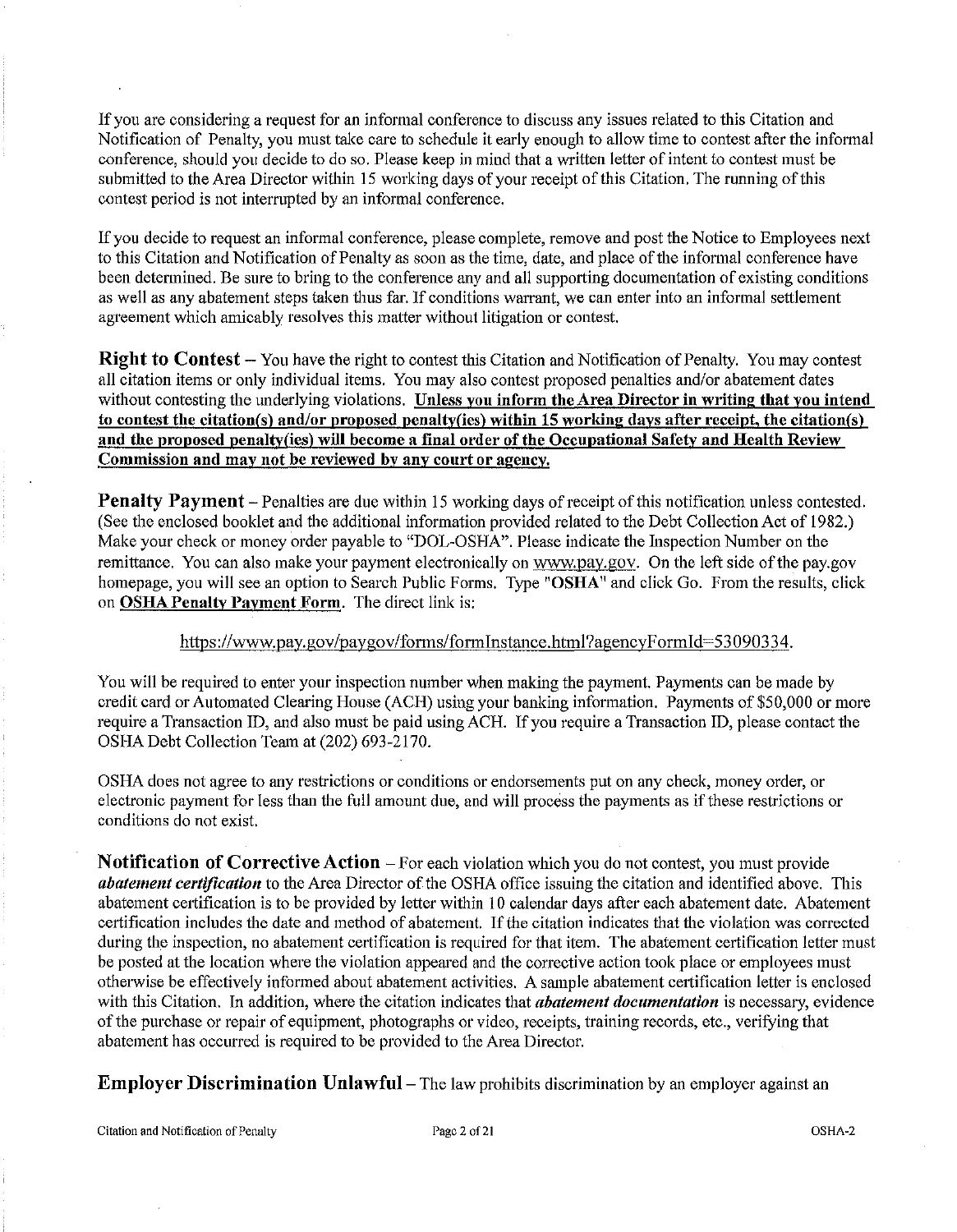employee for filing a complaint or for exercising any rights under this Act. An employee who believes that he/she has been discriminated against may file a complaint no later than 30 days after the discrimination occurred with the U.S. Department of Labor Area Office at the address shown above.

**Employer Rights and Responsibilities-** The enclosed booklet (OSHA 3000) outlines additional employer rights and responsibilities and should be read in conjunction with this notification.

**Notice to Employees-** The law gives an employee or his/her representative the opportunity to object to any abatement date set for a violation if he/she believes the date to be unreasonable. The contest must be mailed to the U.S. Department of Labor Area Office at the address shown above and postmarked within 15 working days (excluding weekends and Federal holidays) of the receipt by the employer of this Citation and Notification of Penalty.

**Inspection Activity Data** – You should be aware that OSHA publishes information on its inspection and citation activity on the Intemet under the provisions of the Electronic Freedom of Information Act. The information related to these alleged violations will be posted when our system indicates that you have received this citation. You are encouraged to review the information concerning your establishment at www.osha.gov. If you have any dispute with the accuracy of the information displayed, please contact this office.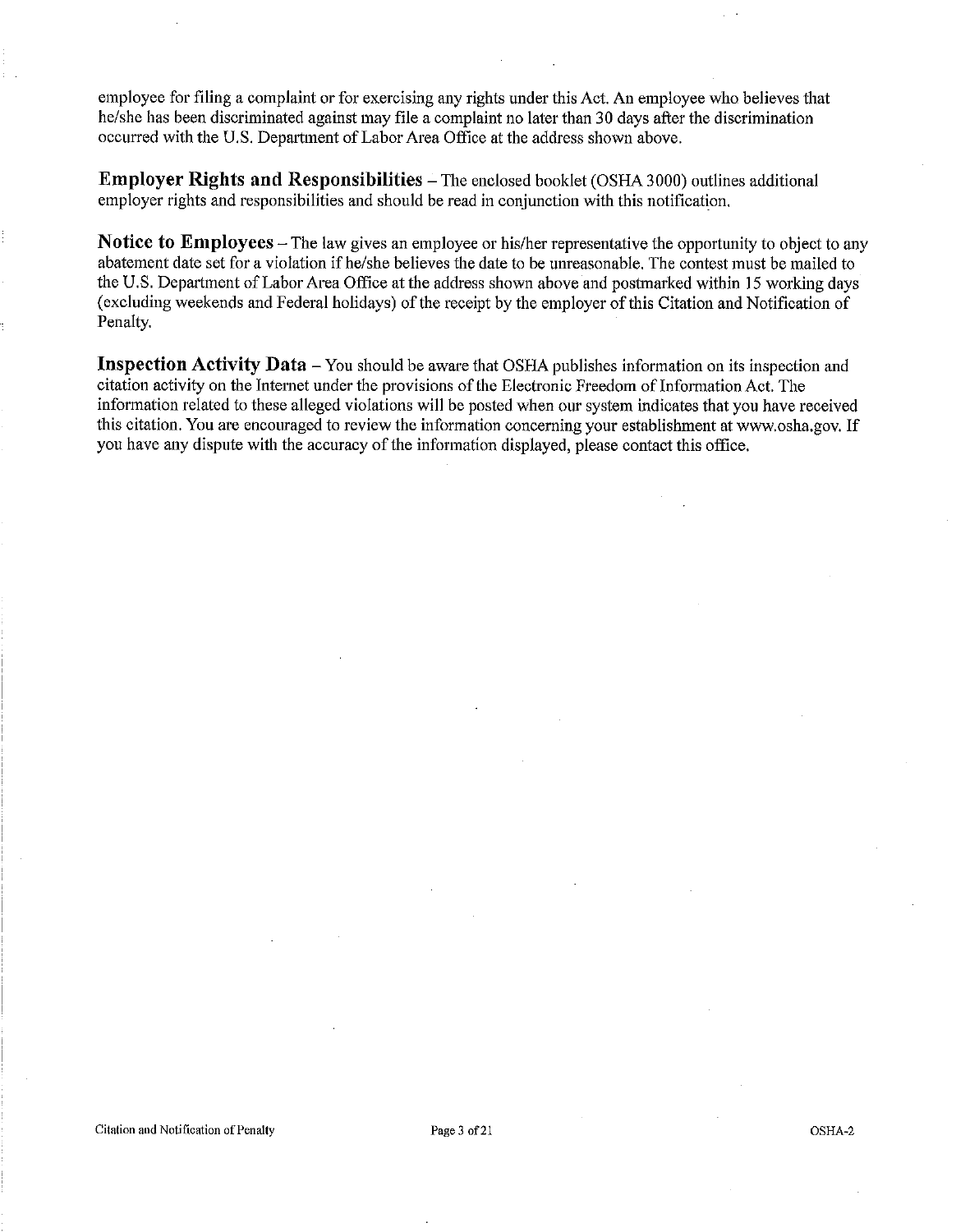U.S. Department of Labor Occupational Safety and Health Administration



# NOTICE TO EMPLOYEES OF INFORMAL CONFERENCE

An informal conference has been scheduled with OSHA to discuss the citation(s) issued on

02/19/2015. The conference will be held by telephone or at the OSHA office located at 1030 St.

Georges Avenue, Suite 205, Plaza 35, Avenel, NJ 07001 on at

\_\_\_\_\_\_\_\_ .Employees and/or representatives of employees have a right to attend an

informal conference.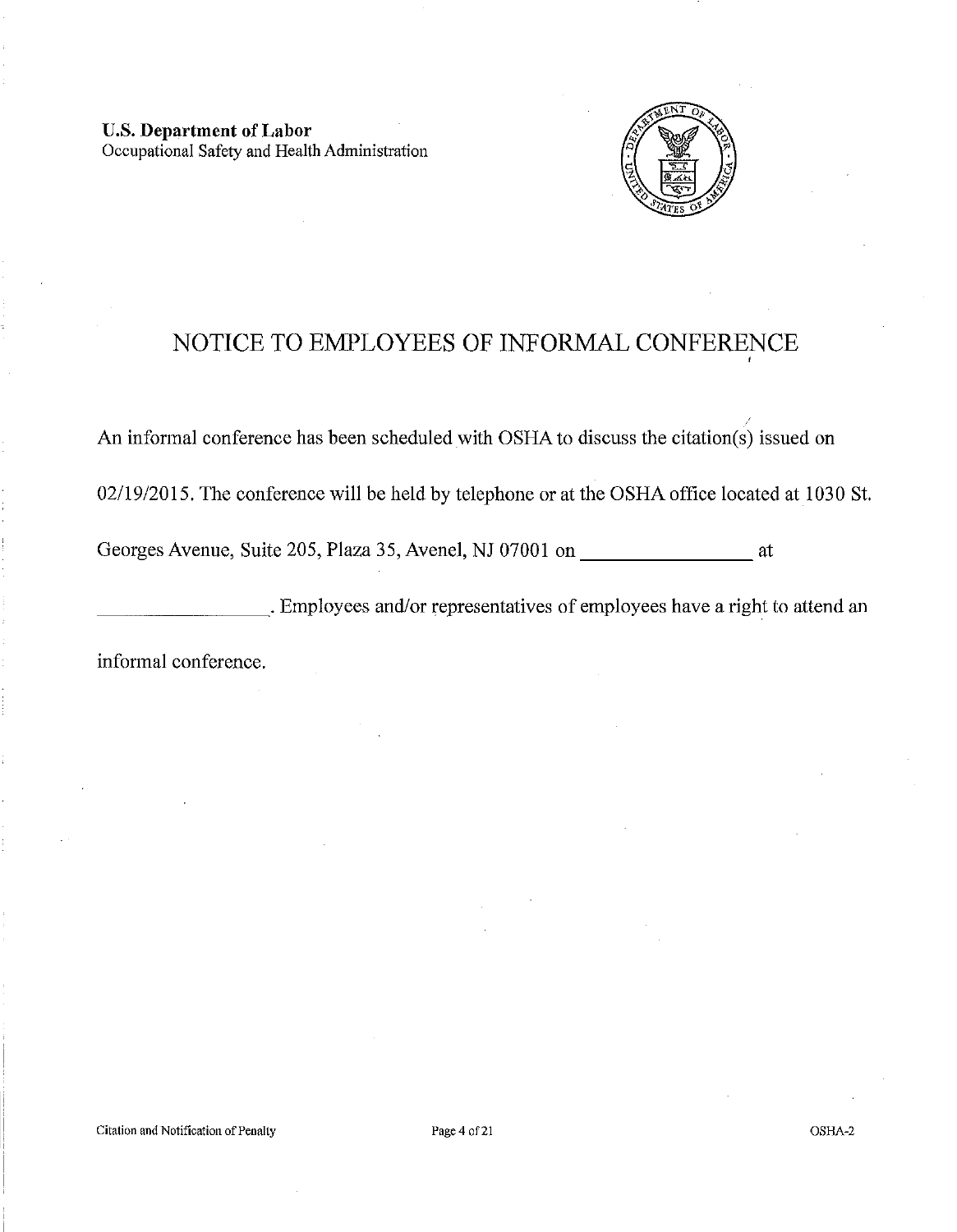#### CERTIFICATION OF CORRECTIVE ACTION WORKSHEET

Inspection Number: 1001216

| Company Name: Bentley Laboratories, LLC               |
|-------------------------------------------------------|
| Inspection Site: 111 Fieldcrest Ave, Edison, NJ 08837 |
| Issuance Date: 02/19/2015                             |

List the specific method of correction for each item on this citation in this package that does not read "Corrected During Inspection" and return to: U.S. Department of Labor - Occupational Safety and Health Administration, 1030 St. Georges Avenue, Suite 205, Plaza 35, Avenel, NJ 07001

Citation Number and Item Number was corrected on~~~~~~~~~~~~~~~ By (Method of Abatement):--------------------------

Citation Number and Item Number was corrected on-By (Method of Abatement):  $\frac{1}{2}$ 

Citation Number and Item Number was corrected on-By (Method of Abatement):---------------------:-------

| Citation Number           | and Item Number | was corrected on |
|---------------------------|-----------------|------------------|
| By (Method of Abatement): |                 |                  |
|                           |                 |                  |

Citation Number and Item Number was corrected on~-------~------ By (Method of Abatement):--------------------------

Citation Number and Item Number was corrected on <u>conserverse on</u> and Item Number was corrected on <u>conserverse on</u>

I certifY that the information contained in this document is accurate and that the affected employees and their representatives have been informed of the abatement.

Signature Date Typed or Printed Name Title

NOTE: 29 USC 666(g) whoever lmowingly makes any false statements, representation or certification in any application, record, plan or other documents filed or required to be maintained pursuant to the Act shall, upon conviction, be punished by a fine of not more than \$10,000 or by imprisonment of not more than 6 months or both.

POSTING: A copy of completed Corrective Action Worksheet should be posted for employee review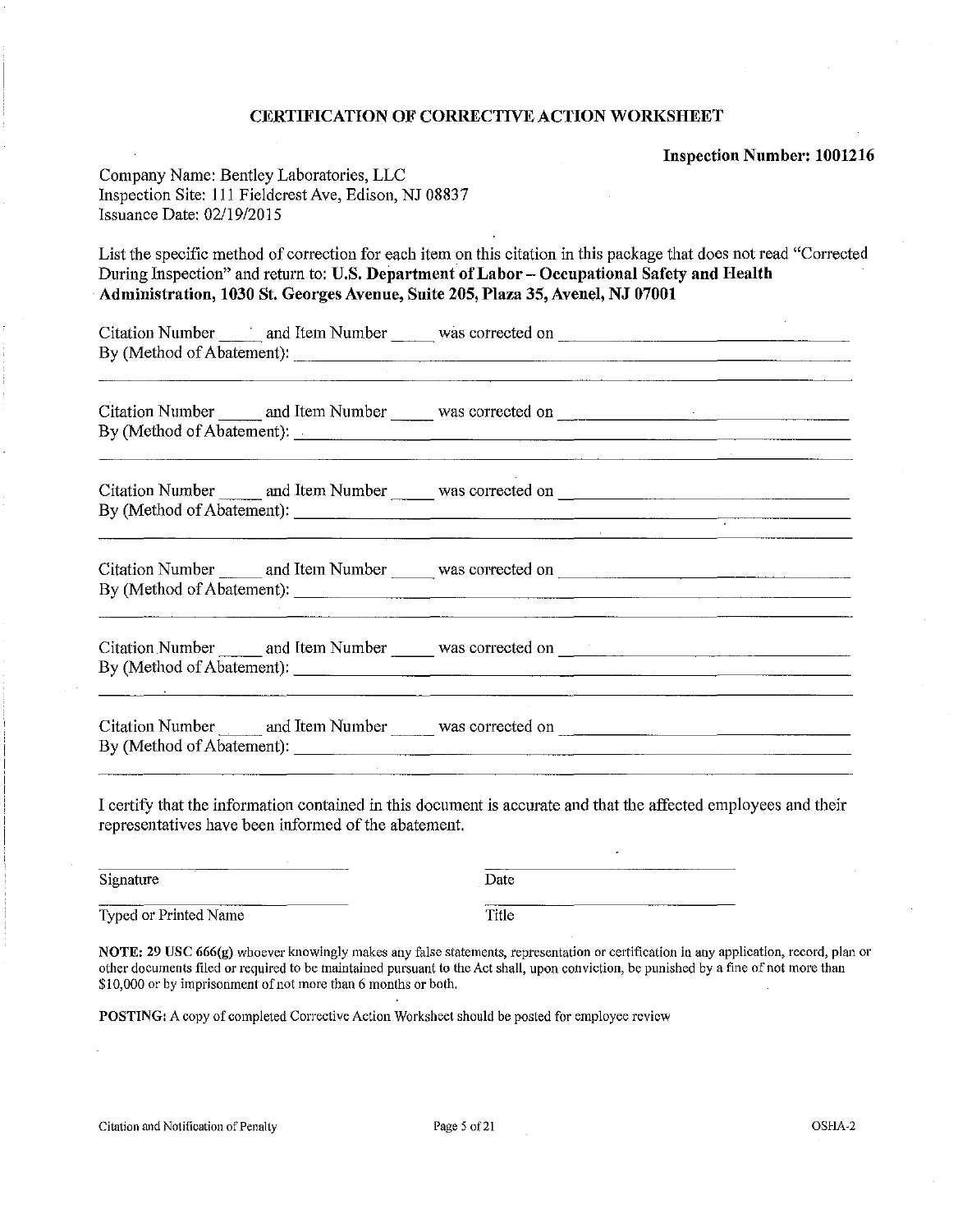**U.S. Department of Labor** Inspection Number: 1001216 Occupational Safety and Health Administration **Inspection Date(s):** 1 0/16/2014 - 01/16/2015

**Issuance Date:** 02/19/2015



#### **Citation and Notification of Penalty**

**Company Name:** Bentley Laboratories, LLC **Inspection Site: 111 Fieldcrest Ave, Edison, NJ 08837** 

The alleged violations below have been grouped because they involve similar or related hazards that may increase the potential for injury or illness.

Citation I Item 1 a Type of Violation: **Serious** 

29 CFR 1910.37(b)(4): Signs were not posted along the exit access indicating the direction of travel to the nearest exit and exit discharge when the direction of travel to the exit or exit discharge was not immediately apparent:

Bentley Laboratories, LLC/Edison, NJ - Throughout the warehouse/Production Area: The line-of-sight to an exit was not clearly visible. Employer failed to post signs along the exit access in order to indicate the direction of travel to the nearest emergency exit door.

Condition observed on or about October 16, 2014.

Date By Which Violation Must be Abated: Proposed Penalty:

Corrected During Inspection \$3600.00

**See pages 1 through 4 of this Citation and Notification of Penalty for information on employer and employee rights and responsibilities.**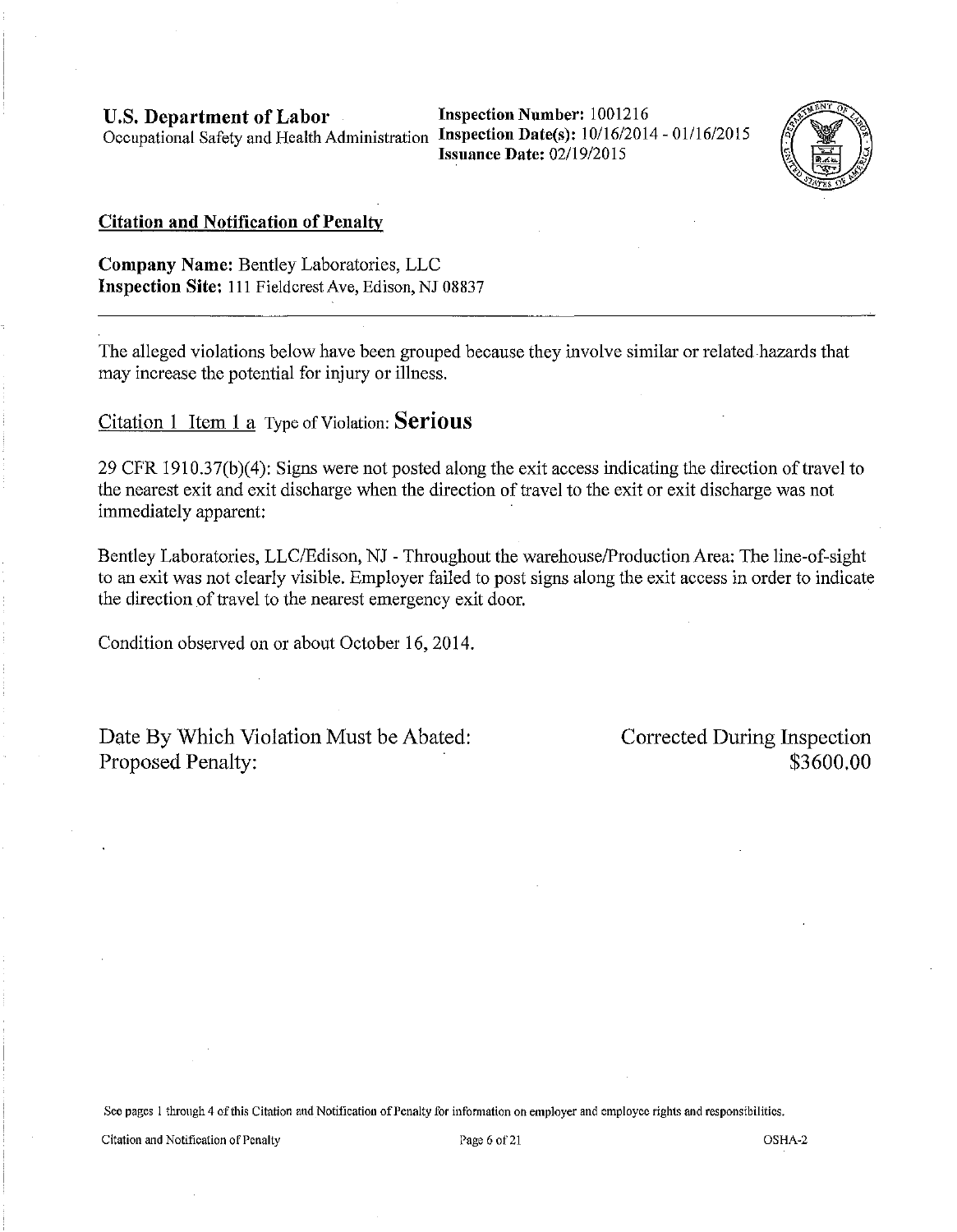**Inspection Number:** 1001216 **Issuance Date:** 02/19/2015



## **Citation and Notification of Penalty**

**Company Name:** Bentley Laboratories, LLC **Inspection Site:** Ill Fieldcrest Ave, Edison, NJ 08837

# Citation 1 Item 1 b Type of Violation: **Serious**

29 CFR 1910.157 $(g)(1)$ : An educational program was not provided for all employees to familiarize them with the general principles of fire extinguisher use and the hazards involved with incipient stage fire fighting:

Bentley Laboratories, LLC/Edison, NJ - Throughout the facility: The employer failed to provide an educational program to all employees to familiarize them with the general principles of fire extinguisher use.

Condition observed on or about October 16, 2014.

# Date By Which Violation Must be Abated: Corrected During Inspection

**Sec pages 1 through 4 of this Citation and Notification of Penalty for information on employer and employee rights and responsibilities,** 

**Citation and Notification of Penalty Page7of2l** OSHA-2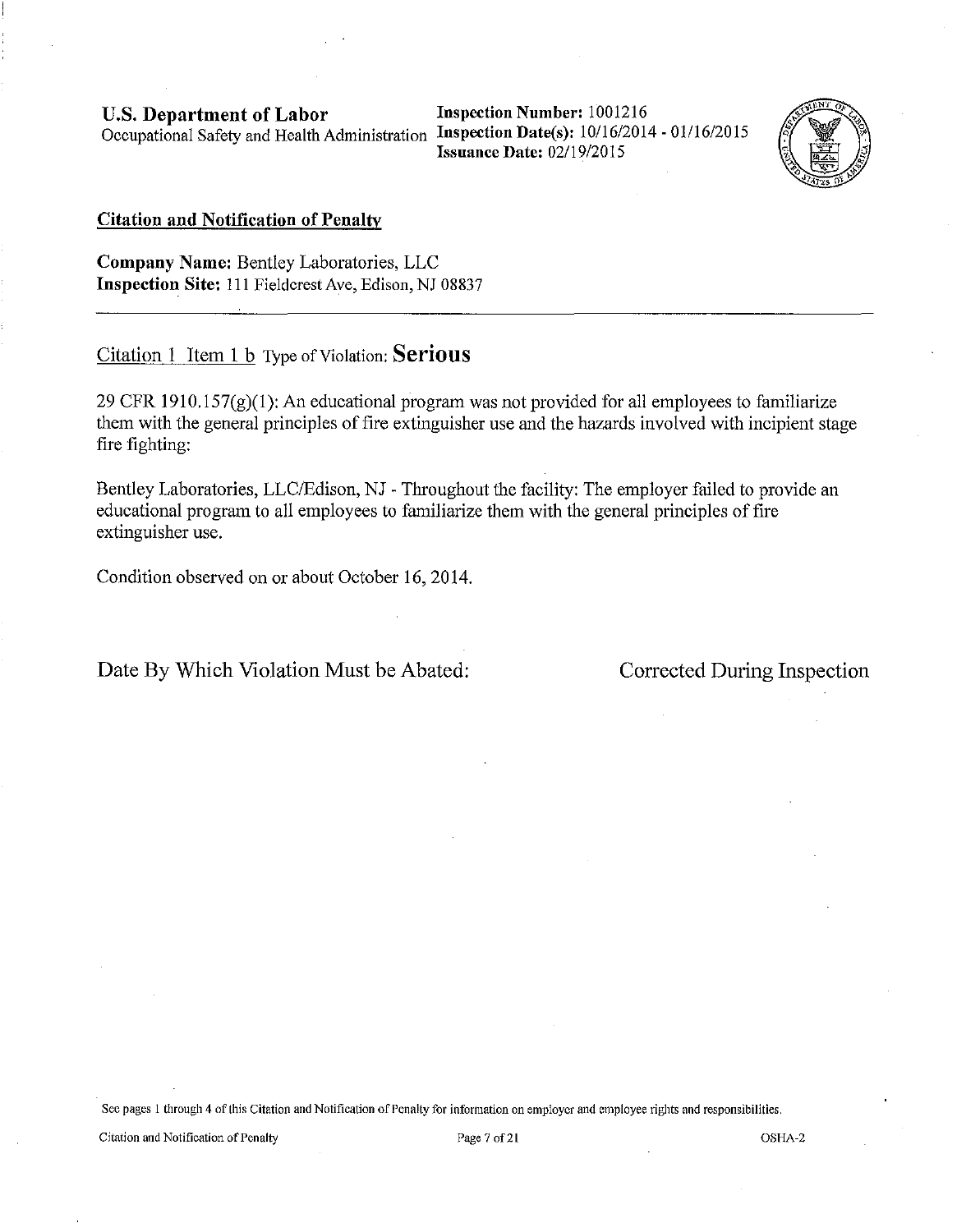**U.S. Department of Labor** 

Occupational Safety and Health Administration Inspection Date(s): 10/16/2014 - 01/16/2015 **Inspection Number:** 1001216 **Issuance Date: 02/19/2015** 



#### **Citation and Notification of Penalty**

**Company Name:** Bentley Laboratories, LLC **Inspection Site:** Ill Fieldcrest Ave, Edison, NJ 08837

# Citation 1 Item 2 Type of Violation: **Serious**

29 CFR 1910.95(c)(1): A continuing, effective hearing conservation program, as described in 29 CFR 1910.95 (c) through (n) was not instituted, when employee noise exposures equal or exceed an 8-hour time-weighted average sound level (TWA) of 85 decibels:

Bentley Laboratories, LLC/Edison, NJ - Production Area: The employer did not provide a continuing effective Hearing Conservation Program for employees exposed to noise levels above 85 dBA. Employee working in the production area and operating tube filler #5 was exposed to continuous noise levels of 88.65 dBA for an 8-hour TWA, which is equivalent to dose of 83.01%. This level exceeded OSHA Action Level of 85 dBA. Sampling time was 448 minutes. Zero exposures were assumed for all unsampled time periods.

Condition observed on or about October 16,2014.

# **ABATEMENT DOCUMENTATION REQUIRED FOR THIS ITEM**

Date By Which Violation Must be Abated: Proposed Penalty:

03/26/2015 \$3600.00

**See pages 1 through 4 of this Citation and Notification of Penalty for information on employer and employee rights and responsibilities.** 

Citation and Notification of Penalty **Page 8** of 21 **Page 8 of 21 OSIIA-2 OSIIA-2**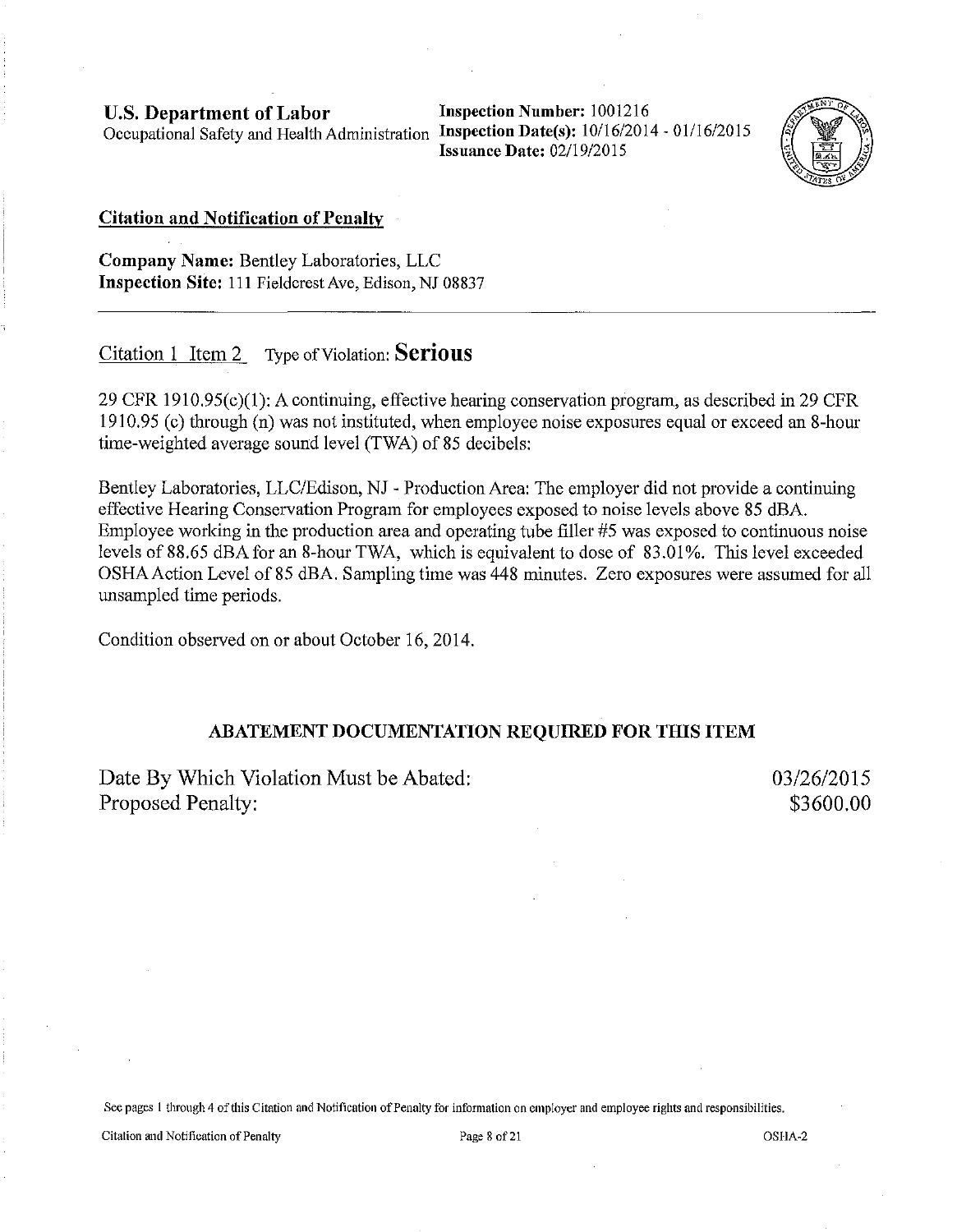**Inspection Nnmber:** 1001216 **Issuance Date:** 02/19/2015



#### **Citation and Notification of Penalty**

**Company Name:** Bentley Laboratories, LLC **Inspection Site:** 111 Fie1dcrest Ave, Edison, NJ 08837

# Citation **1** Item 3 Type of Violation: **Serious**

29 CFR 1910.133(a)(1): Protective eye equipment was not required where there was a reasonable probability of eye or face injury from flying particles, molten metal, liquid chemicals, acids or caustic liquids, chemical gases or vapors, or potentially injurious light radiation, that could be prevented by such equipment:

Bentley Laboratories, LLC/Edison NJ - Throughout the facility: The employer did not ensure that each affected employee used appropriate eye or face protection when exposed to eye or face hazards: a) when cleaning equipment on the compounding platform (incident occurred on August of 2014) b) when working with corrosive such as but not limited to sodium hydroxide in pre-weigh room

Condition observed on or about October 16, 2014.

#### **ABATEMENT DOCUMENTATION REQUIRED FOR THIS ITEM**

Date By Which Violation Must be Abated: Proposed Penalty:

03/26/2015 \$5400.00

**See pages 1 through 4 of this Citation and Notification of Penalty for information on employer and employee rights and responsibilities.** 

Citation and Notification of Penalty **Page 9** of 21 **CISHA-2 OSHA-2**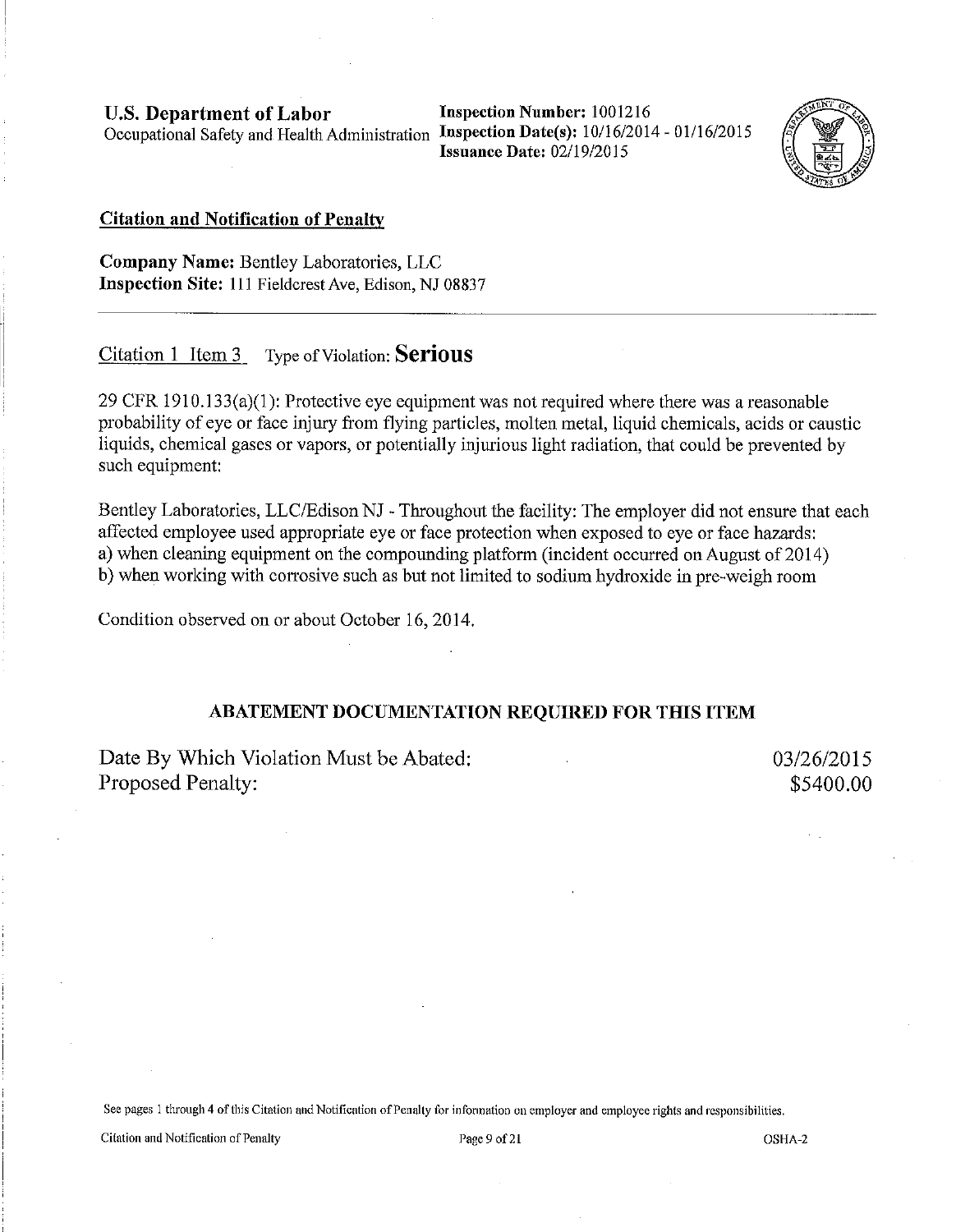**Inspection Number:** 1001216 **Issuance Date:** 02/19/2015



#### **Citation and Notification of Penalty**

**Company Name:** Bentley Laboratories, LLC **Inspection Site:** 111 Fieldcrest Ave, Edison, NJ 08837

The alleged violations below have been grouped because they involve similar or related hazards that may increase the potential for injury or illness.

# **Citation 1 Item 4 a Type of Violation: Serious**

29 CFR 1910.134(c)(l): A written respiratory protection program that included the provisions in 29 CFR 1910.134 $(c)(1)(i)$  - (ix) with worksite specific procedures was not established and implemented for required respirator use:

Bentley Laboratories, LLC/Edison, NJ- Production Area: The employer did not develop and implement a written respiratory protection program with required worksite-specific procedures and elements for employees who are required to wear the following respirators:

I) full face respirator

2) half face respirator

3) filtering face piece respirator (N95)

Condition observed on or about October 16,2014.

Date By Which Violation Must be Abated: Proposed Penalty:

03/26/2015 \$2700.00

**See pages I through 4 of this Citation and Notification of Penalty for information on employer and employee rights and responsibilities.**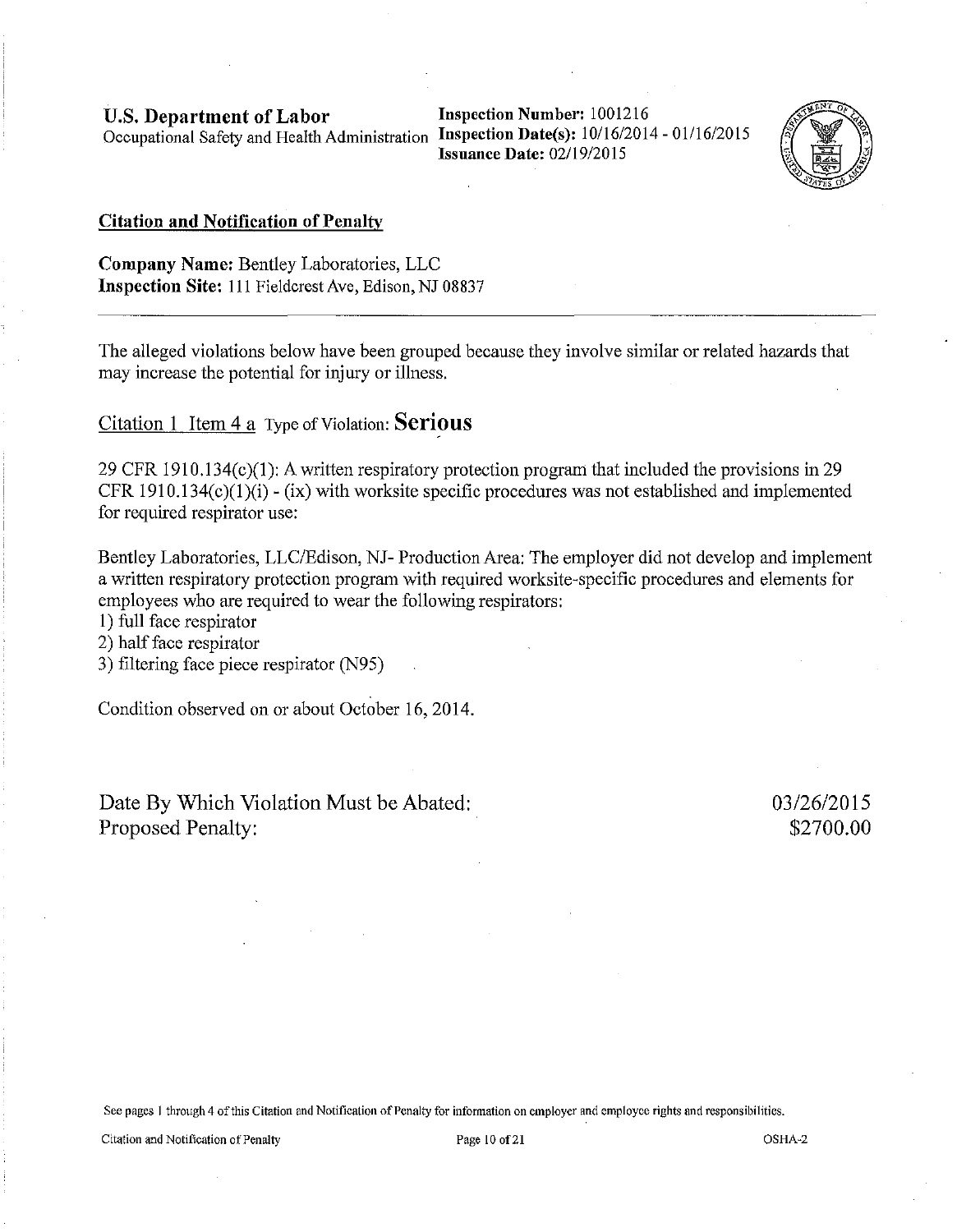U.S. Department of Labor

Occupational Safety and Health Administration Inspection Date(s): 10/16/2014 - 01/16/2015 Inspection Number: 1001216 Issuance Date: 02/19/2015



#### Citation and Notification of Penalty

Company Name: Bentley Laboratories, LLC Inspection Site: Ill Fieldcrest Ave, Edison, NJ 08837

Citation 1 Item 4 b Type of Violation: Serious

29 CFR 1910.134(e)(l): The employer did not provide a medical evaluation to determine the employee's ability to use a respirator, before the employee is fit tested or was required to use the respirator in the workplace:

Bentley Laboratories, LLC/Edison, NJ- Production Area: Employees who are required to wear respirator, were not provided a medical evaluation prior to the use of the respirator in the workplace. Employees are required to wear the following respirators:

1) full face respirator

2) half face respirator

3) filtering face piece respirator (N95)

Condition observed on or about October 16,2014.

Date By Which Violation Must be Abated: 03/26/2015

Sec pages 1 through 4 of this Citation and Notification of Penalty for information on employer and employee rights and responsibilities.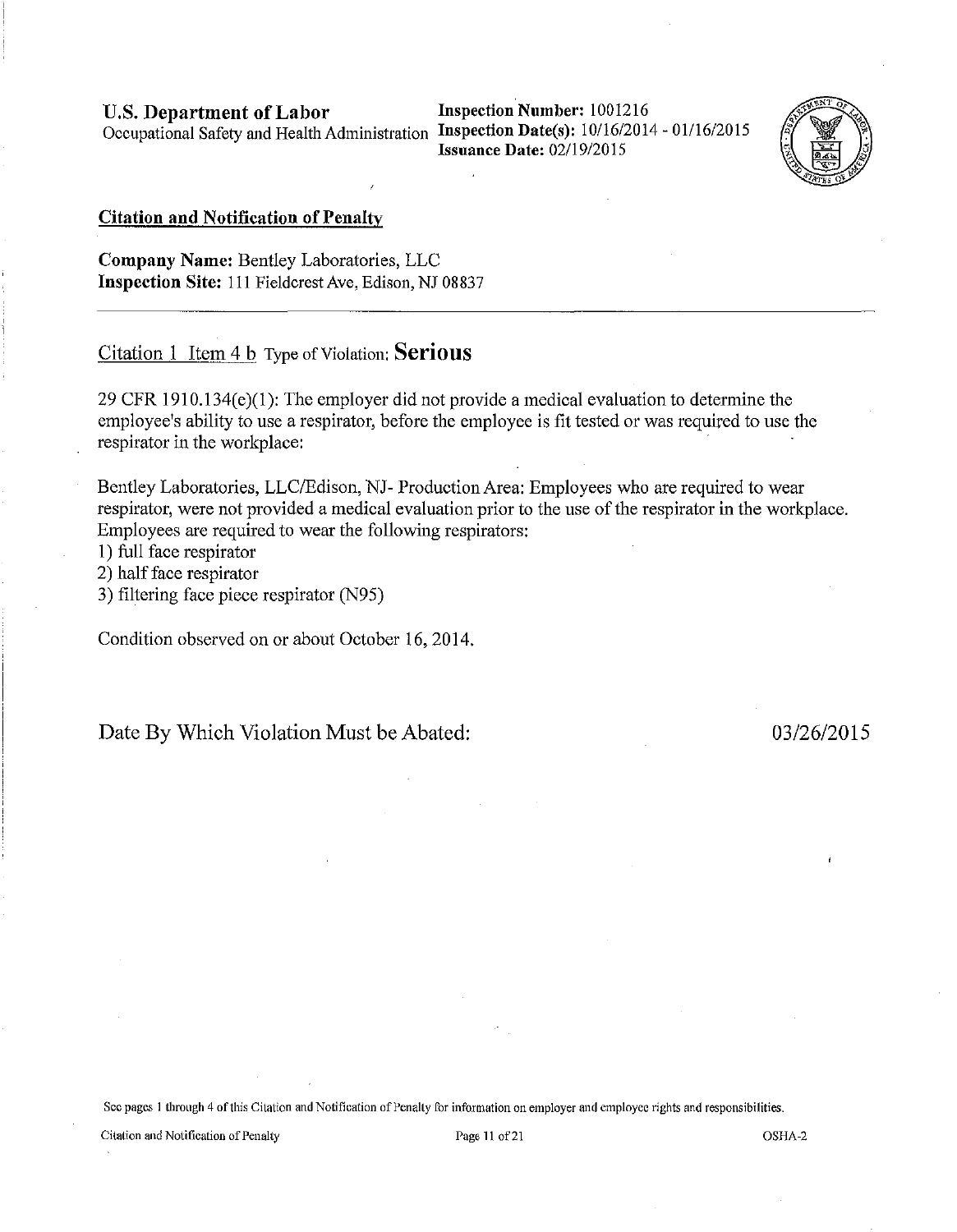Inspection Number: 1001216 Issuance Date: 02/19/2015



## Citation and Notification of Penalty

Company Name: Bentley Laboratories, LLC Inspection Site: 111 Fieldcrest Ave, Edison, NJ 08837

# Citation 1 Item 4 c Type of Violation: Serious

29 CFR 1910.134(k)(3): Training was not provided prior to requiring employees to use a respirator in the workplace:

Bentley Laboratories, LLC/Edison, NJ- Production Area: The employer did not provide comprehensive and understandable training to employees required to use respirators at the work place.

Condition observed on or about October 16,2014.

Date By Which Violation Must be Abated: 03/26/2015

See pages 1 through 4 of this Citation and Notification of Penalty for information on employer and employee rights and responsibilities.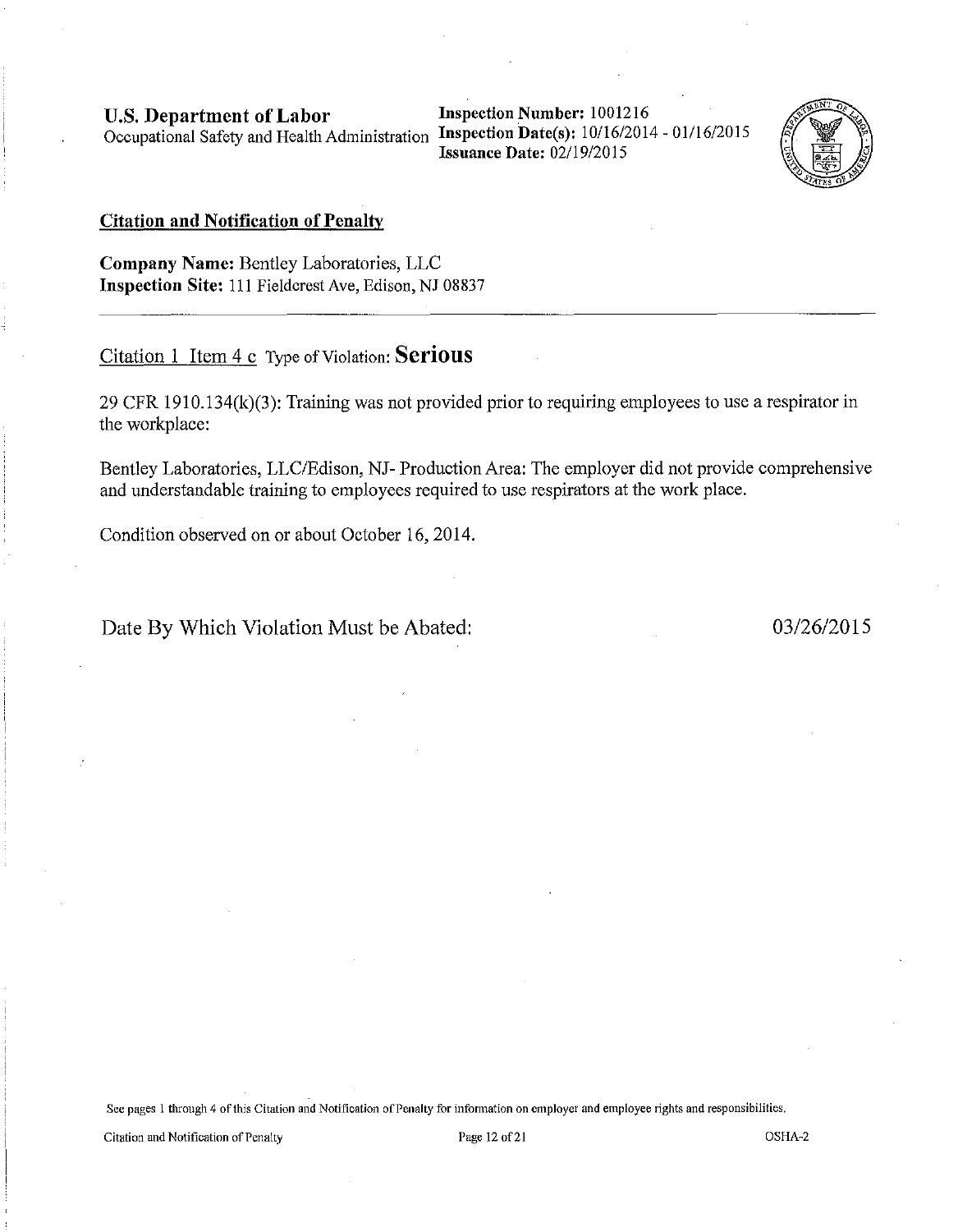**Inspection Number:** 1001216 **Issuance Date:** 02/19/2015



#### **Citation and Notification of Penalty**

**Company Name:** Bentley Laboratories, LLC **Inspection Site:** Ill Fieldcrest Ave, Edison, NJ 08837

# Citation 1 Item 5 Type of Violation: **Serious**

29 CFR 1910.147(c)(4)(i): Procedures were not developed, documented and utilized for the control of potentially hazardous energy when employees were engaged in activities covered by this section:

Bentley Laboratories, LLC/Edison, NJ - Production Area: The employer did not develop energy control procedure to ensure that before any employee performed any servicing or maintenance on a machine or equipment where the unexpected energizing, startup or release of stored energy could occur and cause injury, the machine or equipment was isolated from the energy source and rendered inoperative. Equipment to include but not limited to:

-Kettles by Lee Industries

- Fillers by Kentex

Condition noted on/or about October 16, 2014.

Date By Which Violation Must be Abated: Proposed Penalty:

Corrected During Inspection \$6300.00

**See pages 1 through 4 of this Citation and Notification of Penally for information on employer and employee rights and responsibilities.** 

**Citation and Nolification of Penalty Page 13 of21** OSHA-2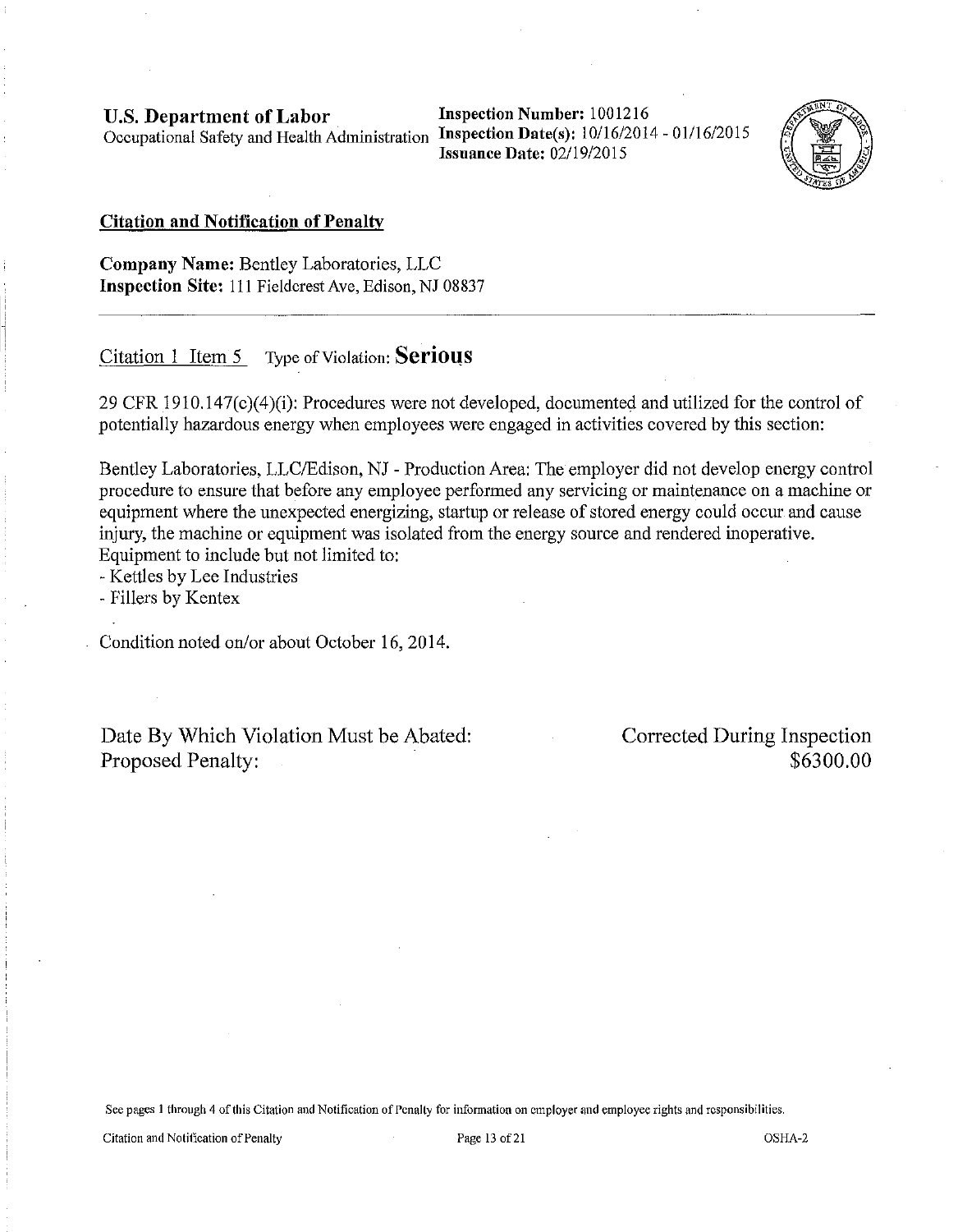Inspection Number: 1001216 Issuance Date: 02/19/2015



## Citation and Notification of Penalty

Company Name: Bentley Laboratories, LLC Inspection Site: 111 Fieldcrest Ave, Edison, NJ 08837

The alleged violations below have been grouped because they involve similar or related hazards that may increase the potential for injury or illness.

Citation 1 Item 6 a Type of Violation: **Serious** 

29 CFR 1910.147 $(c)(7)(i)(A)$ : Authorized employee(s) did not receive training in the recognition of applicable hazardous energy sources, the type and magnitude of the energy available in the workplace, and the methods and means necessary for energy isolation:

Bentley Laboratories, LLC/Edison, NJ- Production Area: The employer did not train authorized employees about the type and magnitude of the energy sources available at the workplace. The energy control devices are being used on equipment such as but not limited to:

- Kettles by Lee Industries

- Fillers by Kentex

Condition noted on/or about October 16, 2014.

# ABATEMENT DOCUMENTATION REQUIRED FOR THIS ITEM

Date By Which Violation Must be Abated: Proposed Penalty:

03/16/2015 \$6300.00

Sec pages 1 through 4 of this Citation and Notification of Penally for information on employer and employee rights and responsibilities.

Citation and Notification of Penalty Page 14 of 21 OSHA-2 OSHA-2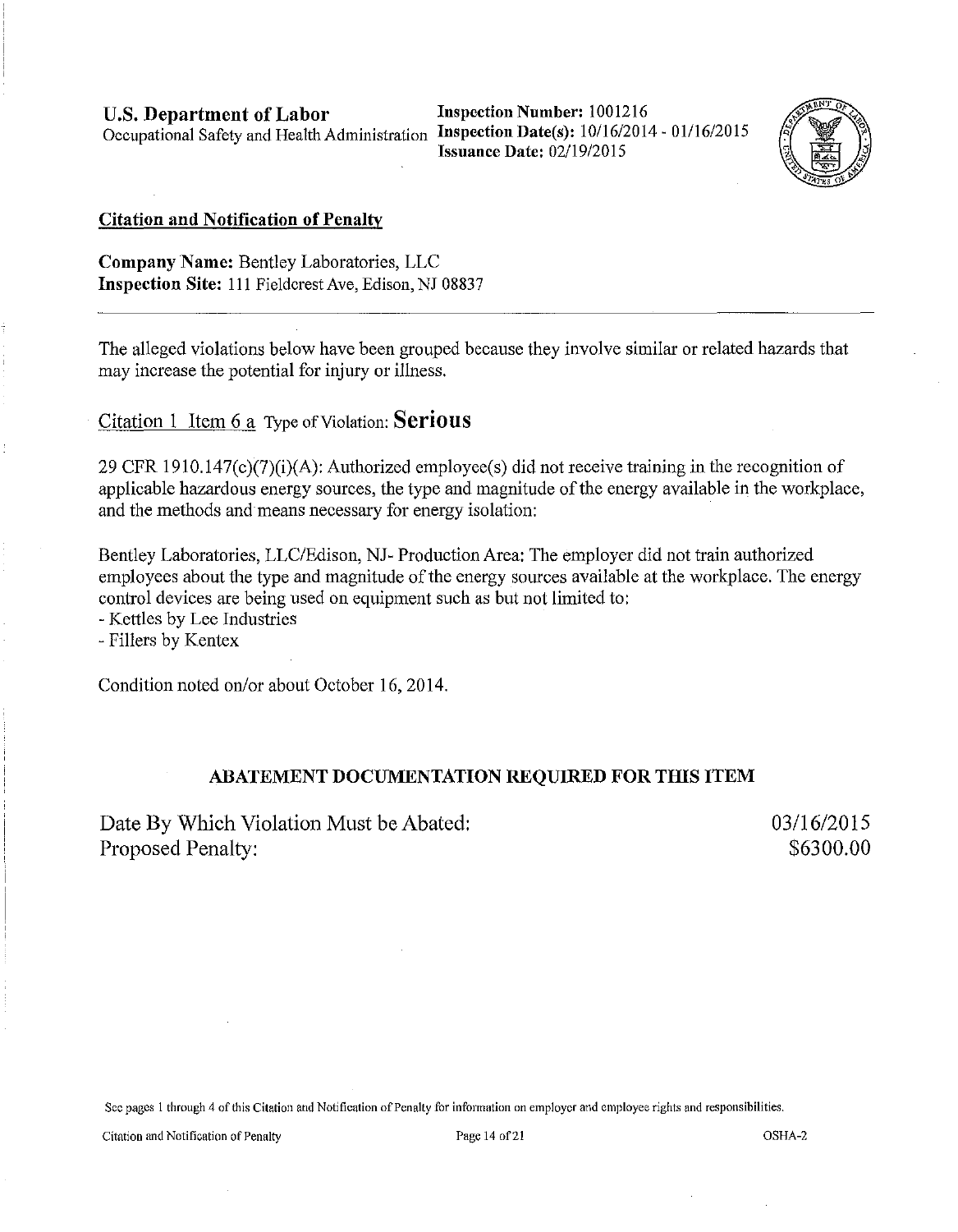U.S. Department of Labor Inspection Number: 1001216 Occupational Safety and Health Administration Inspection Date(s): 10/16/2014 - 01/16/2015

Issuance Date: 02/19/2015



#### Citation and Notification of Penalty

Company Name: Bentley Laboratories, LLC Inspection Site: Ill Fieldcrest Ave, Edison, NJ 08837

Citation 1 Item 6 b Type of Violation: Serious

29 CFR 1910.147(c)(7)(i)(B): Affected employees were not instructed in the purpose and use of the energy control procedure:

Bentley Laboratories, LLC/Edison, NJ- Production Area: The employer did not provide training on lockout/tagout to all employees who work in an area where energy control devices are being used on equipment such as but not limited to:

- Kettles by Lee Industries

- Fillers by Kentex

Condition noted on/or about October 16,2014.

#### ABATEMENT DOCUMENTATION REQUIRED FOR THIS ITEM

Date By Which Violation Must be Abated: 03/16/2015

See pages 1 through 4 of this Citation and Notification of Penalty for information on employer and employee rights and responsibilities,

Citation and Notification of Penalty **Page 15** of 21 OSHA-2 OSHA-2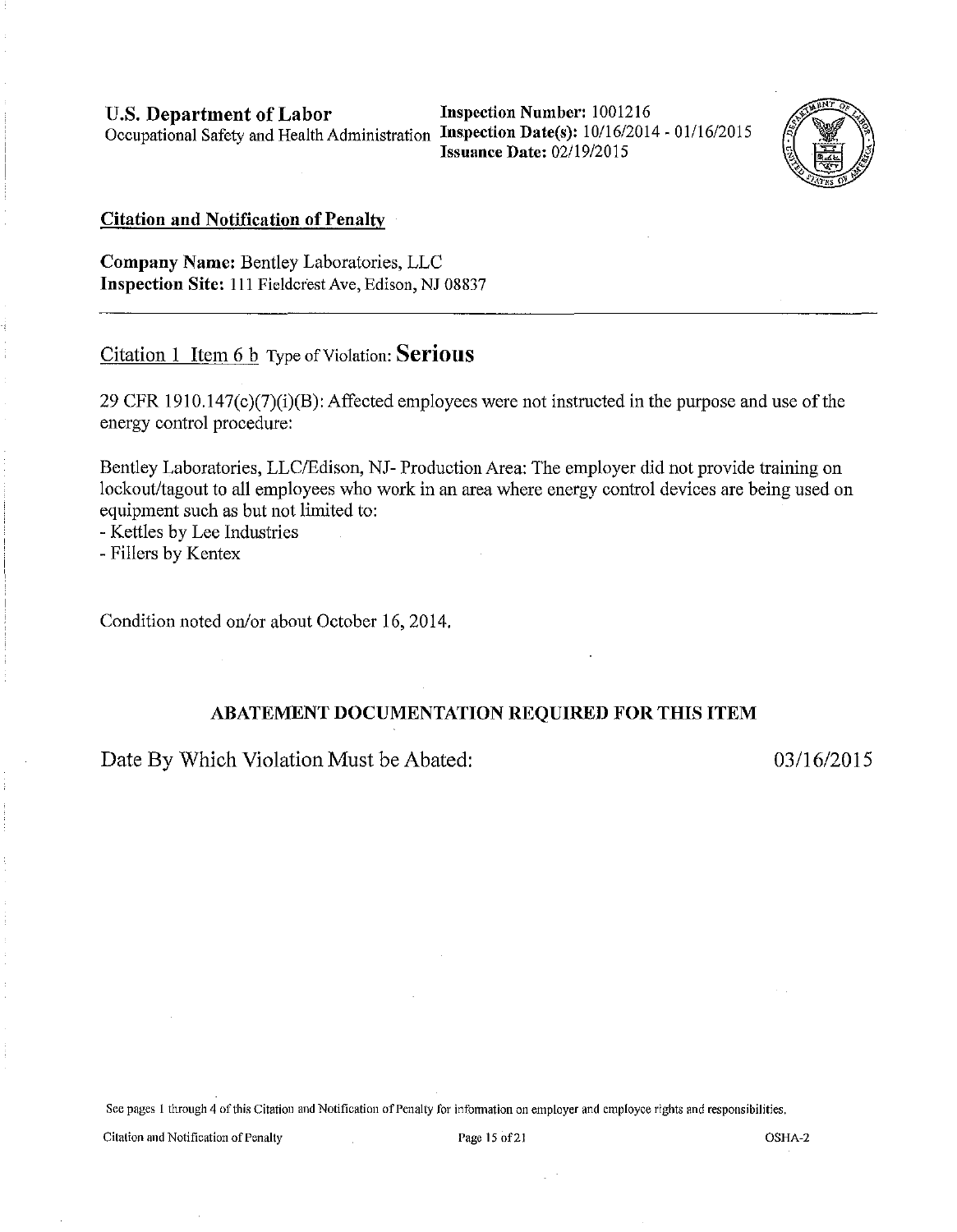**Inspection Number:** 1001216 **Issuance Date: 02/19/2015** 



#### **Citation and Notification of Penalty**

**Company Name:** Bentley Laboratories, LLC **Inspection Site:** Ill Fieldcrest Ave, Edison, NJ 08837

# Citation 1 Item 7- Type of Violation: **Serious**

29 CFR 1910.15l(c): Where employees were exposed to injurious corrosive materials, suitable facilities for quick drenching or flushing of the eyes and body were not provided within the work area for immediate emergency use:

Bentley Laboratories, LLC/Edison, NJ - Pre-weigh Area: Eye wash facility was not provided within the work area for immediate use. Employees are using corrosives such as but not limited to Sodium Hydroxide.

Condition observed on/or about October 16, 2014

#### **ABATEMENT DOCUMENTATION REQUIRED FOR THIS ITEM**

Date By Which Violation Must be Abated: Proposed Penalty:

03/26/2015 \$5400.00

See pages 1 through 4 of this Citation and Notification of Penalty for information on employer and employee rights and responsibilities.

Citation and Notification of Penalty **Page 16** of 21 **Page 16** of 21 **OSHA-2 OSHA-2**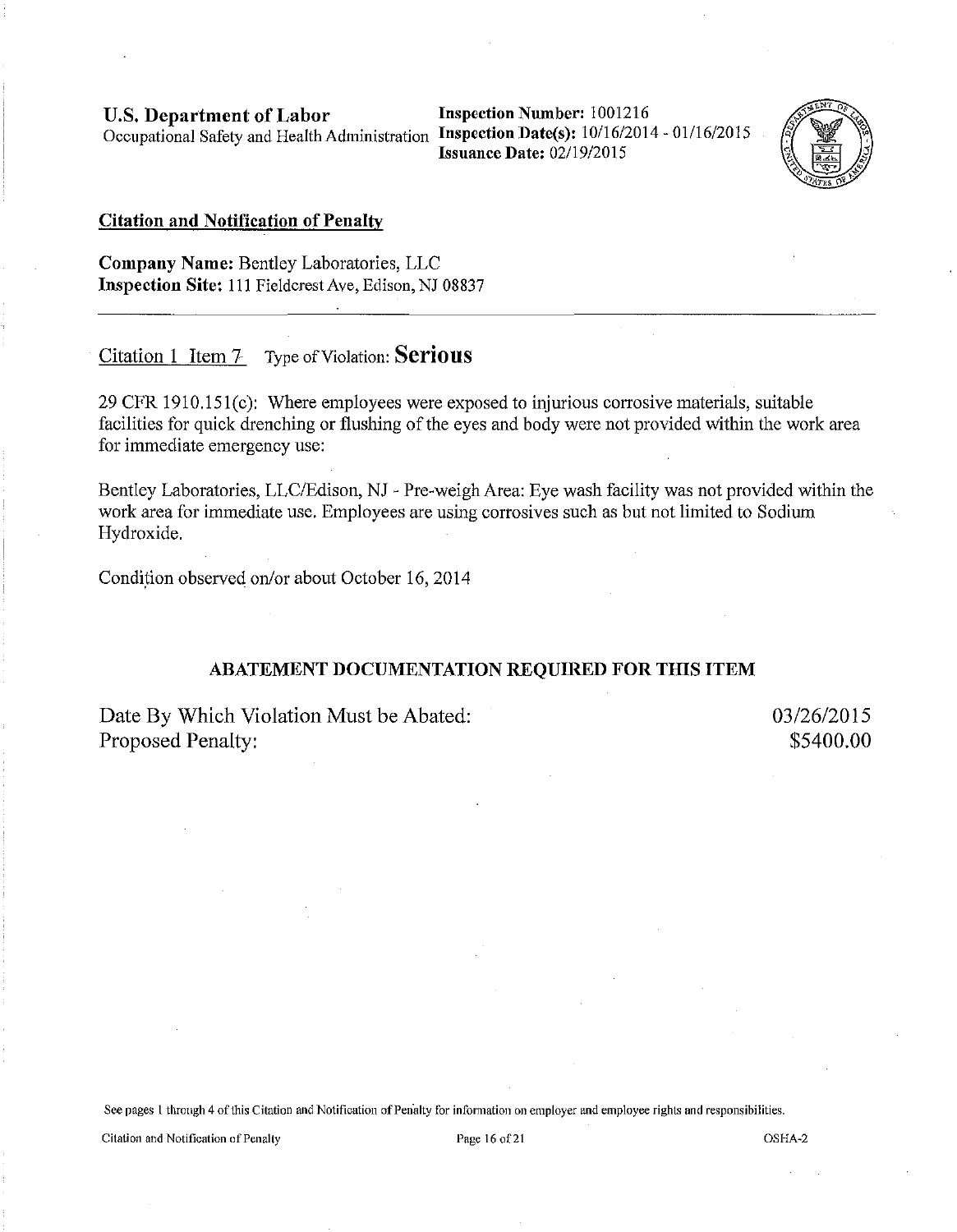**Inspection Number:** 1001216 **Issuance Date:** 02/19/2015



#### **Citation and Notification of Penalty**

**Company Name:** Bentley Laboratories, LLC **Inspection Site:** 111 Fieldcrest Ave, Edison, NJ 08837

# Citation 1 Item 8 Type of Violation: **Serious**

29 CPR 1910.212(a)(l): Machine guarding was not provided to protect operator(s) and other employees from hazard(s) created by rotating parts, in-running nip points.

Bentley Laboratories, LLC/Edison, NJ - Bentley Laboratories, LLC/Edison, NJ - Platform Area: Equipment such as Kettles equipped with side sweeper (by Lee Industries) which are used in the compounding area for mixing were not provided with machine guarding to prevent accidental contact during operation.

Condition noted on/or about October 16, 2014.

#### **ABATEMENT DOCUMENTATION REQUIRED FOR THIS ITEM**

Date By Which Violation Must be Abated: Proposed Penalty:

03/16/2015 \$6300.00

**See pages l through 4 of this Citation and Notification of Penalty for information on employer and employee rights and responsibilities.** 

Citation and Notification of Penalty **Page 17** of 21 **Page 17 of 21 OSHA-2 OSHA-2**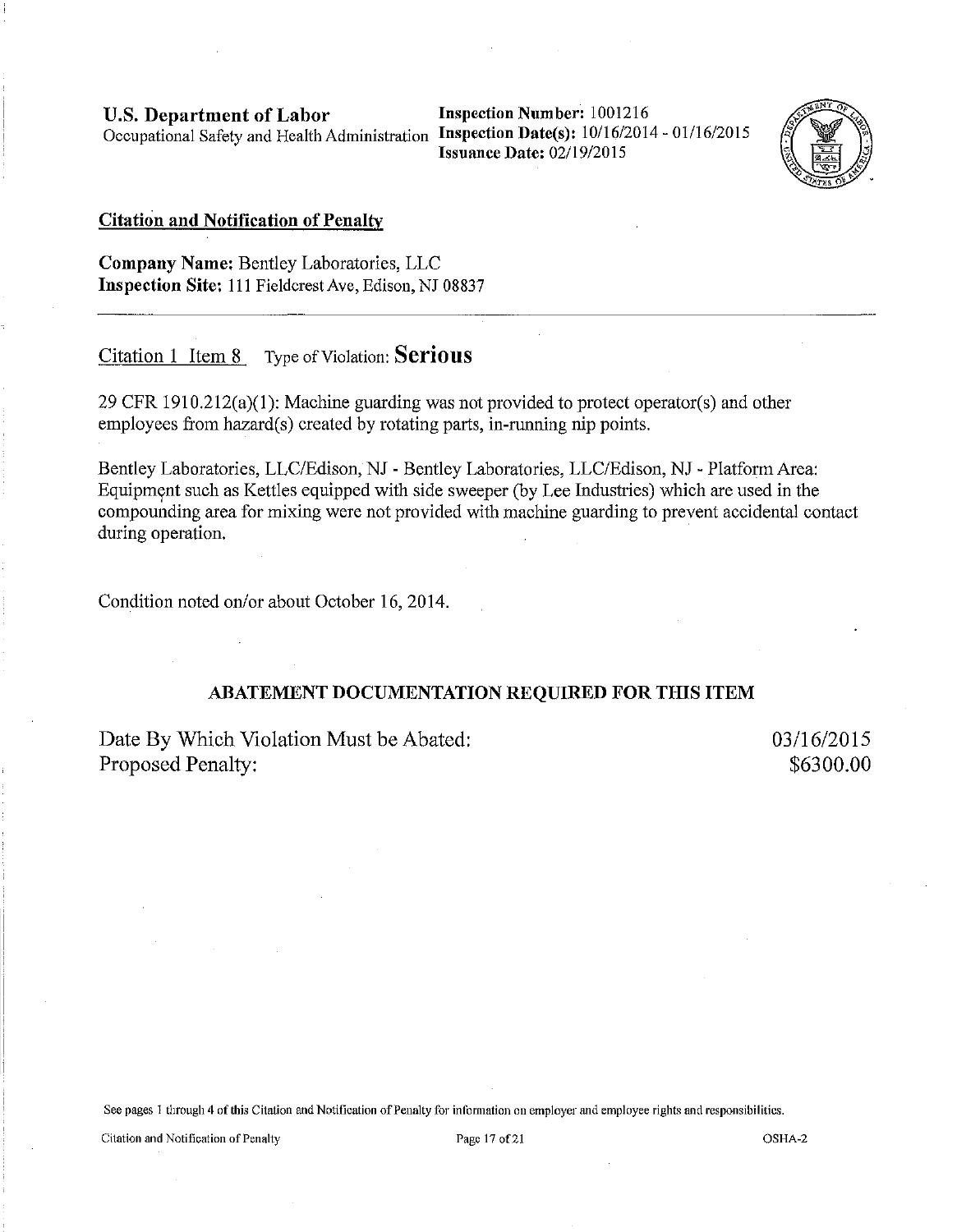**Inspection Number:** 1001216 **Issuance Date: 02/19/2015** 



#### **Citation and Notification of Penalty**

**Company Name:** Bentley Laboratories, LLC **Inspection Site: 111 Fieldcrest Ave, Edison, NJ 08837** 

The alleged violations below have been grouped because they involve similar or related hazards that may increase the potential for injury or illness.

Citation 1 Item 9 a Type of Violation: **Serious** 

 $29$  CFR 1910.1200(e)(1): The employer did not develop, implement, and/or maintain at the workplace a written hazard communication program which describes how the criteria specified in 29 CFR 1910.1200(f), (g), and (h) will be met:

Bentley Laboratories, LLC/111 Fieldcrest Ave, Edison, NJ - Throughout the facility: Employer did not implement a written hazard communication program for employees required to use and exposed to chemicals such as but not limited to:

- flammables (Isopropyl Alcohol 70%, Bulk Sugar Lychee EDP)

- corrosives (Microcare ITL, Sodium Hydroxide)

-toxic chemicals (ZLOSOIL479139D)

Condition observed on/or about October 16,2014

Date By Which Violation Must be Abated: Proposed Penalty:

Corrected During Inspection \$5400.00

**See pages 1 through 4 ofthis Citation and Notification of Penalty for information on employer and employee rights and responsibilities.** 

**Citation and Notification of Penalty Page 18 of21** OSHA-2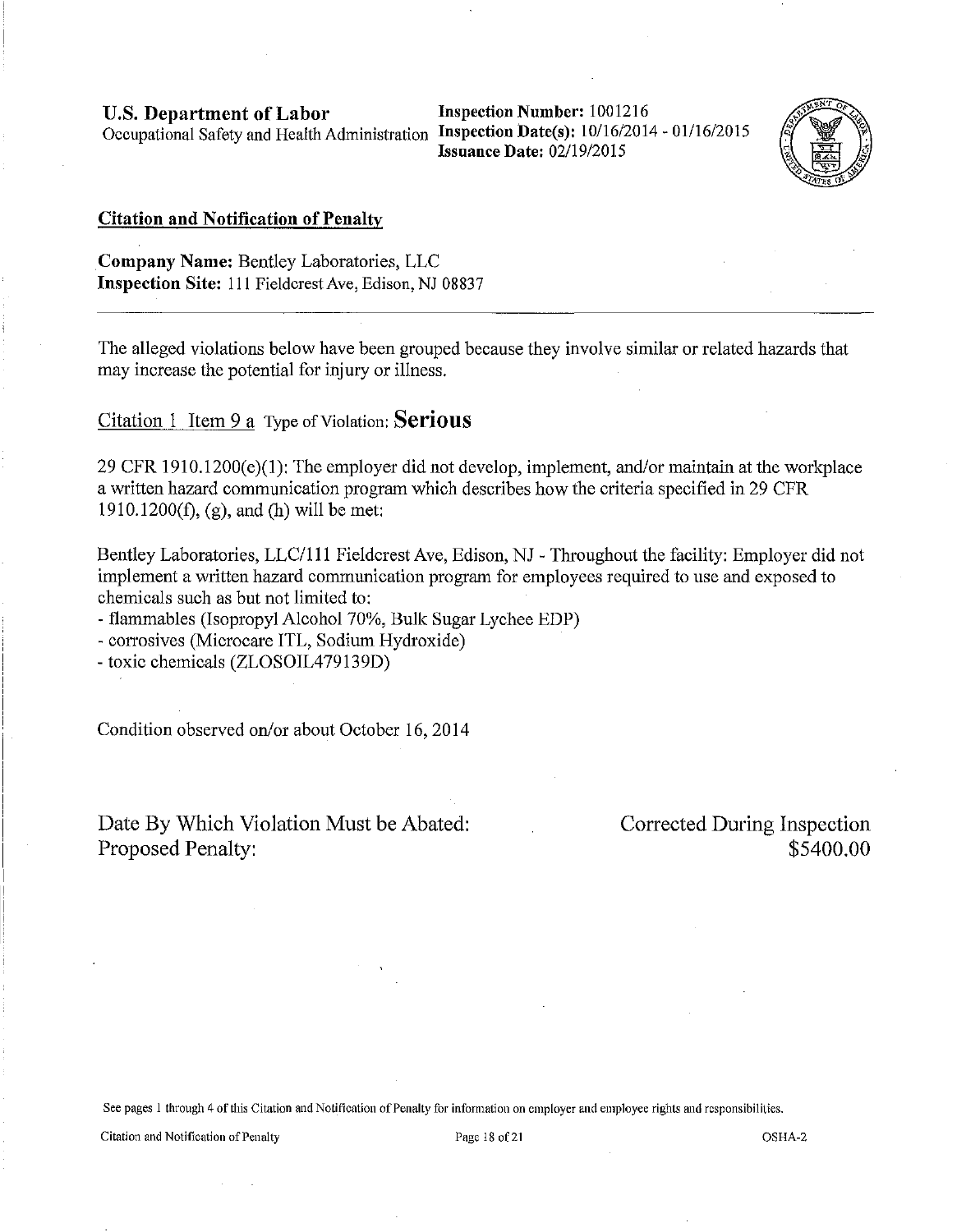Inspection Number: 1001216 Issuance Date: 02/19/2015



#### Citation and Notification of Penalty

Company Name: Bentley Laboratories, LLC Inspection Site: Ill Fieldcrest Ave, Edison, NJ 08837

# Citation 1 Item 9 b Type of Violation: Serious

29 CFR 1910.1200(h): Employees were not provided effective information and training as specified in 29 CFR 1910.1200 $(h)(1)$  and -2 on hazardous chemicals in their work area at the time of their initial assignment and whenever a new hazard was introduced in:

Bentley Laboratories, LLC/Edison, NJ - Throughout the facility: The employer did not provide employees with effective information and training on hazardous chemicals used in the workplace. Employees use chemicals such as but not limited to:

- flammables (Isopropyl Alcohol 70%, Bulk Sugar Lychee EDP)
- corrosives (Microcare ITL, Sodium Hydroxide)

-toxic chemicals (ZLOSOIL479139D)

Condition observed on/or about October 16, 2014

Date By Which Violation Must be Abated: Corrected During Inspection

Patricia Jones

Area Director

See pages 1 through 4 ofthis Citation and Notification of Penalty for information on employer and employee rights and responsibilities.

Citation and Notification of Penalty Page 19 of21 OSHA-2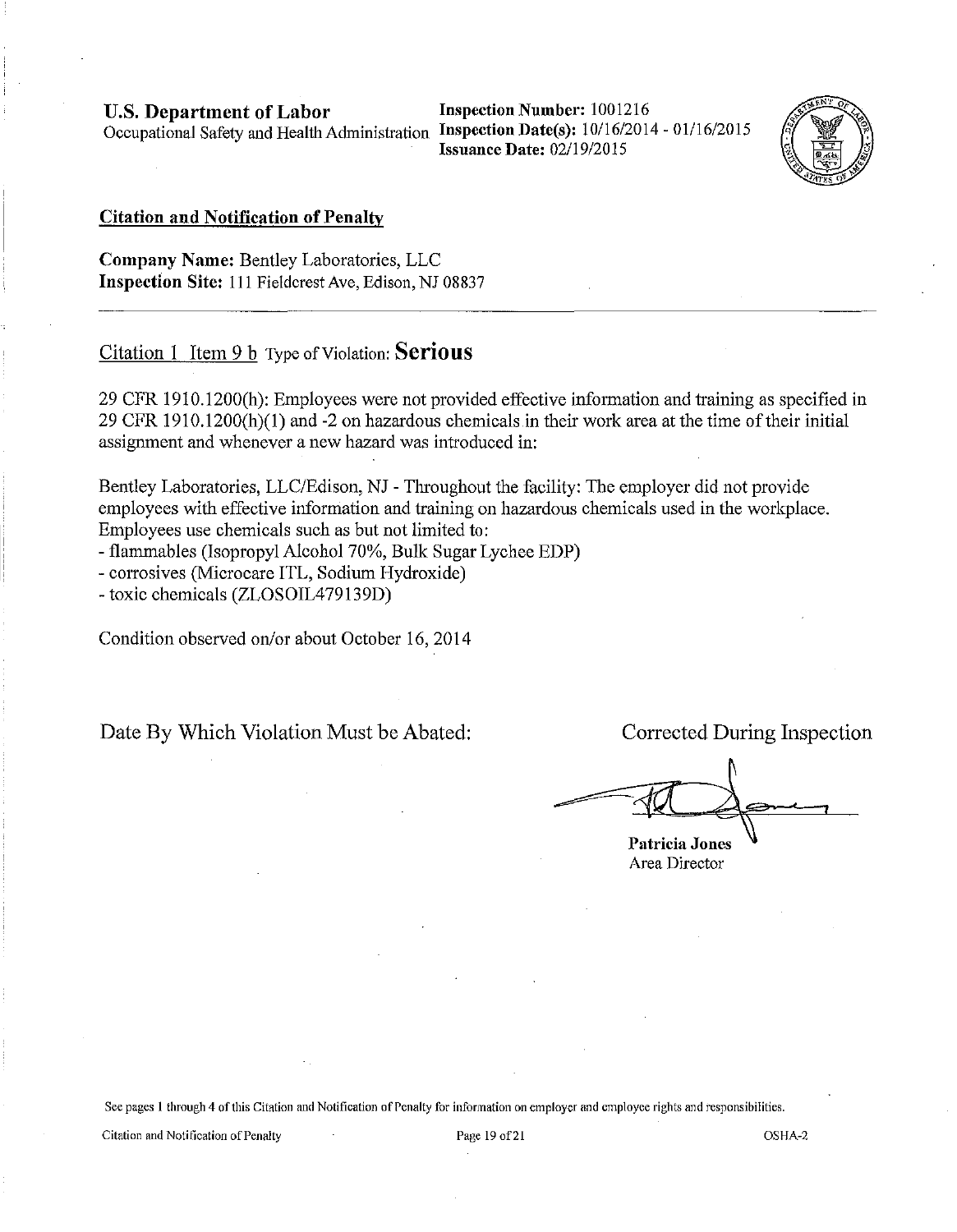U.S. Department of Labor Occupational Safety and Health Administration 1030 St. Georges Avenue Suite 205, Plaza 35 Avenel, NJ 07001 Phone: 732-750-3270 Fax: 732-750-4737



# INVOICE/ DEBT COLLECTION NOTICE

Company Name: Inspection Site: Issuance Date:

Bentley Laboratories, LLC 111 Fieldcrest Ave, Edison, NJ 08837 02/19/2015

| <b>Summary of Penalties for Inspection Number</b> | 1001216    |
|---------------------------------------------------|------------|
| <b>Citation 1, Serious</b>                        | \$45000.00 |
| <b>TOTAL PROPOSED PENALTIES</b>                   | \$45000.00 |

To avoid additional charges, please remit payment promptly to this Area Office for the total amount of the uncontested penalties summarized above. Make your check or money order payable to: "DOL-OSHA". Please indicate OSHA's Inspection Number (indicated above) on the remittance. You can also make your payment electronically on www.pay.gov. On the left side of the pay.gov homepage, you will see an option to Search Public Forms. Type "OSHA" and click Go. From the results, click on OSHA Penalty Payment Form. The direct link is https://www.pay.gov/paygov/forms/formInstance.html?agencyFormId=53090334. You will be required to enter your inspection number when making the payment. Payments can be made by credit card or Automated Clearing House (ACH) using your banking information. Payments of \$50,000 or more require a Transaction ID, and also must be paid using ACH. If you require a Transaction ID, please contact the OSHA Debt Collection Team at (202) 693-2170.

OSHA does not agree to any restrictions or conditions or endorsements put on any check, money order, or electronic payment for less than the full amount due, and will cash the check or money order as if these restrictions or conditions do not exist.

If a personal check is issued, it will be converted into an electronic fund transfer (EFT). This means that our bank will copy your check and use the account information on it to electronically debit your account for the amount of the check. The debit from your account will then usually occur within 24 hours and will be shown on your regular account statement. You will not receive your original check back. The bank will destroy your original check, but will keep a copy of it. If the EFT cannot be completed because of insufficient funds or closed account, the bank will attempt to make the transfer up to 2 times.

I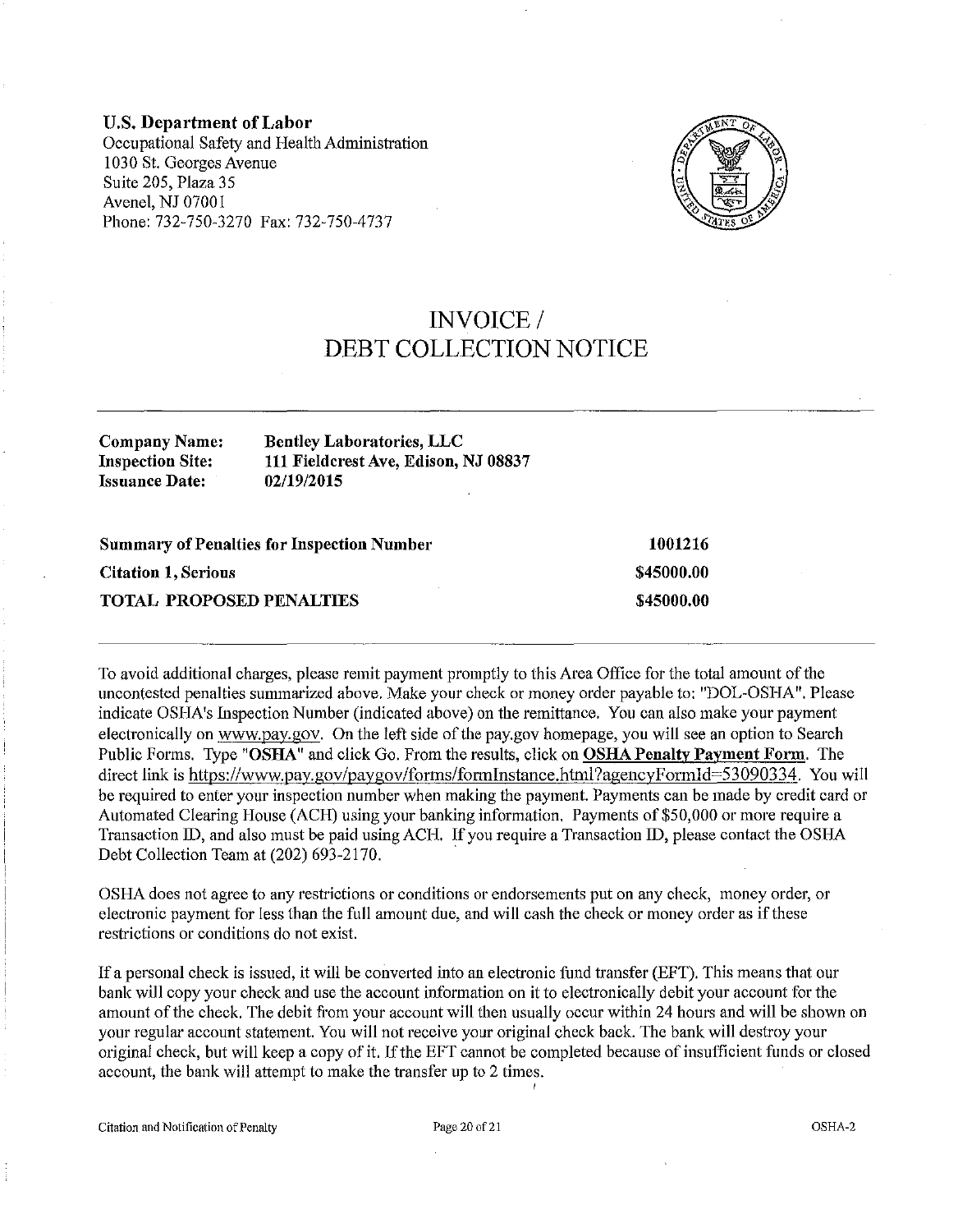Pursuant to the Debt Collection Act of 1982 (Public Law 97-365) and regulations of the U.S. Department of Labor (29 CFR Part 20), the Occupational Safety and Health Administration is required to assess interest, delinquent charges, and administrative costs for the collection of delinquent penalty debts for violations of the Occupational Safety and Health Act.

Interest: Interest charges will be assessed at an annual rate determined by the Secretary of the Treasury on all penalty debt amounts not paid within one month (30 calendar days) of the date on which the debt amount becomes due and payable (penalty due date). The current interest rate is one percent (I%). Interest will accrue from the date on which the penalty amounts (as proposed or adjusted) become a fmal order of the Occupational Safety and Health Review Commission (that is, 15 working days from your receipt of the Citation and Notification of Penalty), unless you file a notice of contest. Interest charges will be waived if the full amount owed is paid within 30 calendar days of the final order.

Delinquent Charges: A debt is considered delinquent if it has not been paid within one month (30 calendar days) of the penalty due date or if a satisfactory payment arrangement has not been made. If the debt remains delinquent for more than 90 calendar days, a delinquent charge of six percent ( 6%) per annum will be assessed accruing from the date that the debt became delinquent.

Administrative Costs: Agencies of the Department of Labor are required to assess additional charges for the recovery of delinquent debts. These additional charges are administrative costs incurred by the Agency in its attempt to collect an unpaid debt. Administrative costs will be assessed for demand letters sent in an attempt to days) of the penalty due date or if a satisfactory payment arrangement has not<br>delinquent for more than 90 calendar days, a delinquent charge of six percent a<br>accruing from the date that the debt became delinquent.<br>Adminis collect the unpaid debt.

Patricia Jones (Date Based)

Area Director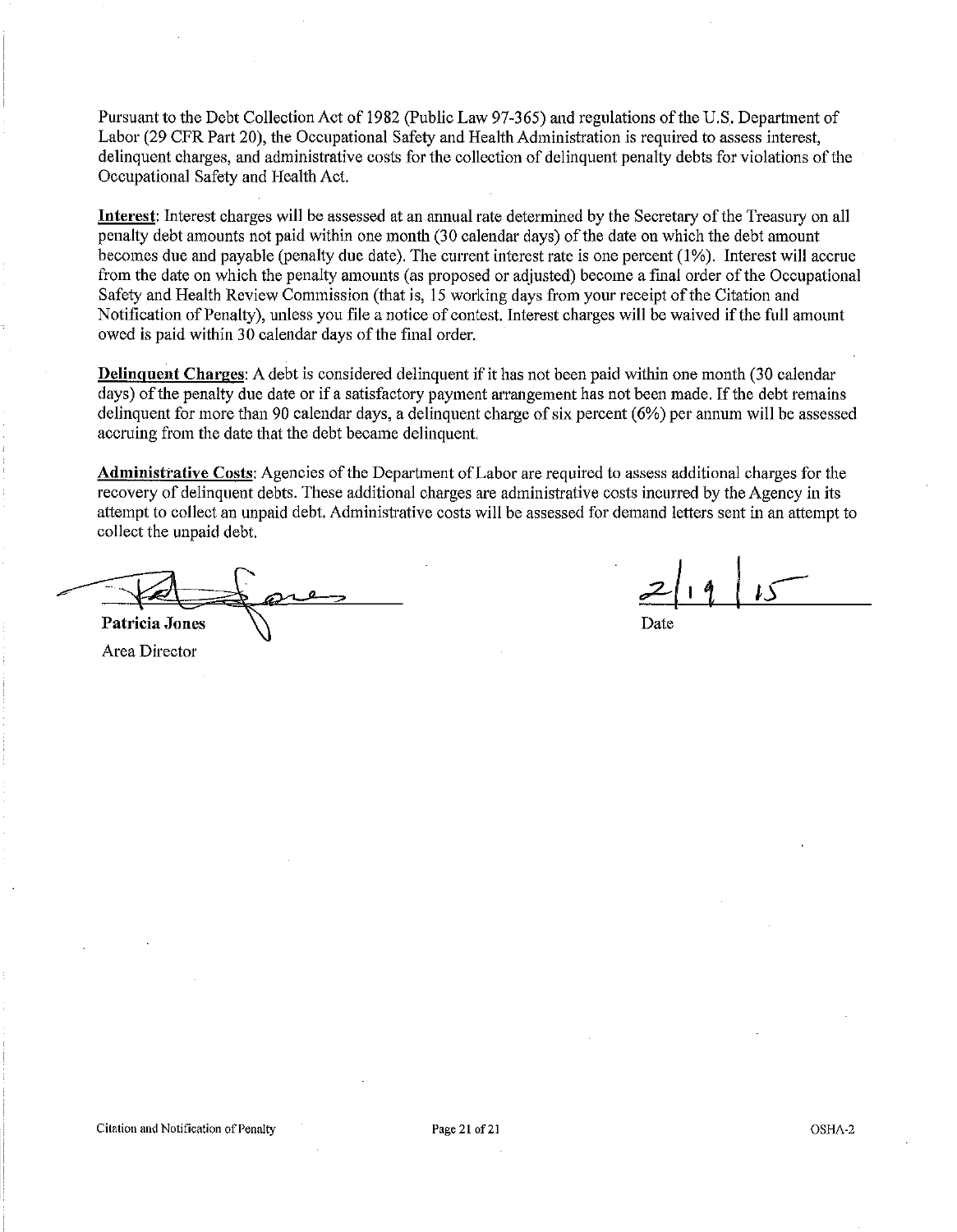U.S. **Department of Labor** Occupational Safety and Health Administration 1030 St. Georges Avenue. Suite 205, Plaza 35 Avenel, NJ 07001 Phone: 732-750-3270 Fax: 732-750-4737



#### 02/19/2015

Mr. Greg Torchiana, President Bentley Laboratories, LLC Ill Fieldcrest Ave Edison, NJ 08837

#### Dear Employer,

Enclosed you will find citations for violations of the Occupational Safety and Health Act of 1970 (the Act) which may have accompanying proposed penalties. Also enclosed is a booklet entitled, "Employer Rights and Responsibilities Following an OSHA Inspection", (OSHA 3000) revised 1990, which explains your rights and responsibilities under the Act. If you have any questions about the enclosed citations and penalties, I would welcome further discussions in person or by telephone.

You will note on page 6 of the booklet that, for violations which you do not contest, you must (1) notify this 'office promptly by letter that you have taken appropriate corrective action within the time set forth on the citation; and (2) pay any penalties assessed. Please inform me of the abatement steps you have taken and of their dated together with adequate supporting documentation; e.g., drawings or photographs of corrected conditions, purchase/work orders related to abatement actions, air sampling results. This information will allow us to close the case.

As indicated on page 8 of the booklet, you may request an informal conference with me during the 15-workingday notice of contest period. During such an informal conference you may present any evidence or views which you believe would support an adjustment to the citation or the penalty.

If you are considering a request for an informal conference to discuss any issues related to this Citation and Notification of Penalty, you must take to schedule it early enough to allow time to contest after the informal conference, should you decide to do so. Please keep in mind that a written letter of intent to contest must be submitted to the Area Director within 15 working days of your receipt of the citation. The running of this contest period is not interrupted by an informal conference. You must talce care to schedule it early enough to allow time to contest after the informal conference, should you decide to do so.

If you decide to request an informal conference, please complete the attached notice at the bottom of this letter and post it next to the Citations as soon as the time, date and the place of the informal conference have been determined. Be sure to bring to the conference with you any and all supporting documentation of existing conditions as well as of any abatement steps taken thus far. If conditions warrant, we can enter into an informal settlement agreement which amicably resolves tbis matter without litigation or contest.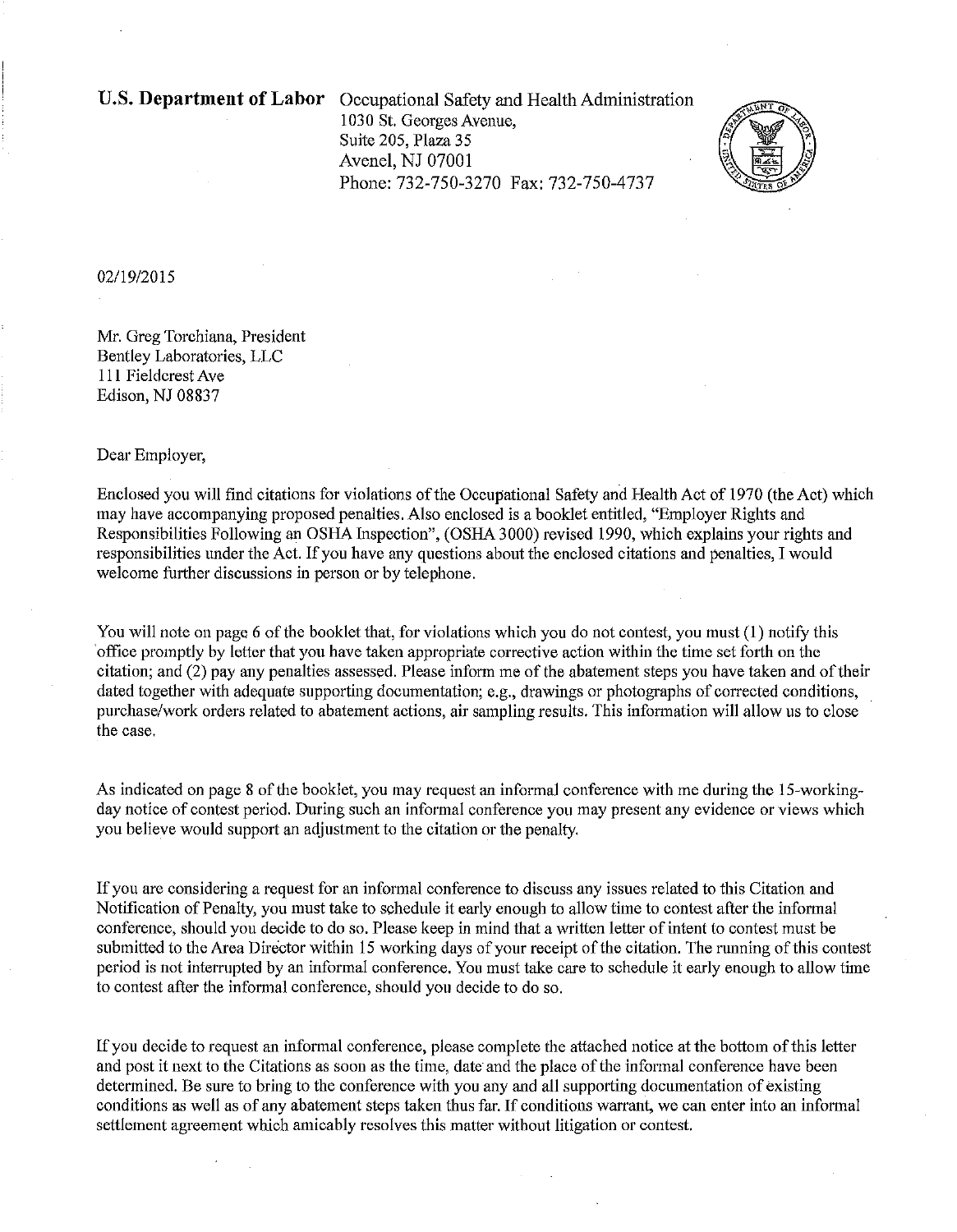You should be aware that OSHA publishes information on its inspection and citation activity on the Internet under the provisions of Electronic Freedom of Information Act. The information related to these alleged violations will be posted when our system indicates that you have received this citation. You are encouraged to review the information concerning your establishment at www.osha.gov. If you have any dispute with the accuracy of the information displayed, please contact this office.

Sincerely,  $46$ **Patricia Jones** 

Area Director PJ/bw

Enclosures